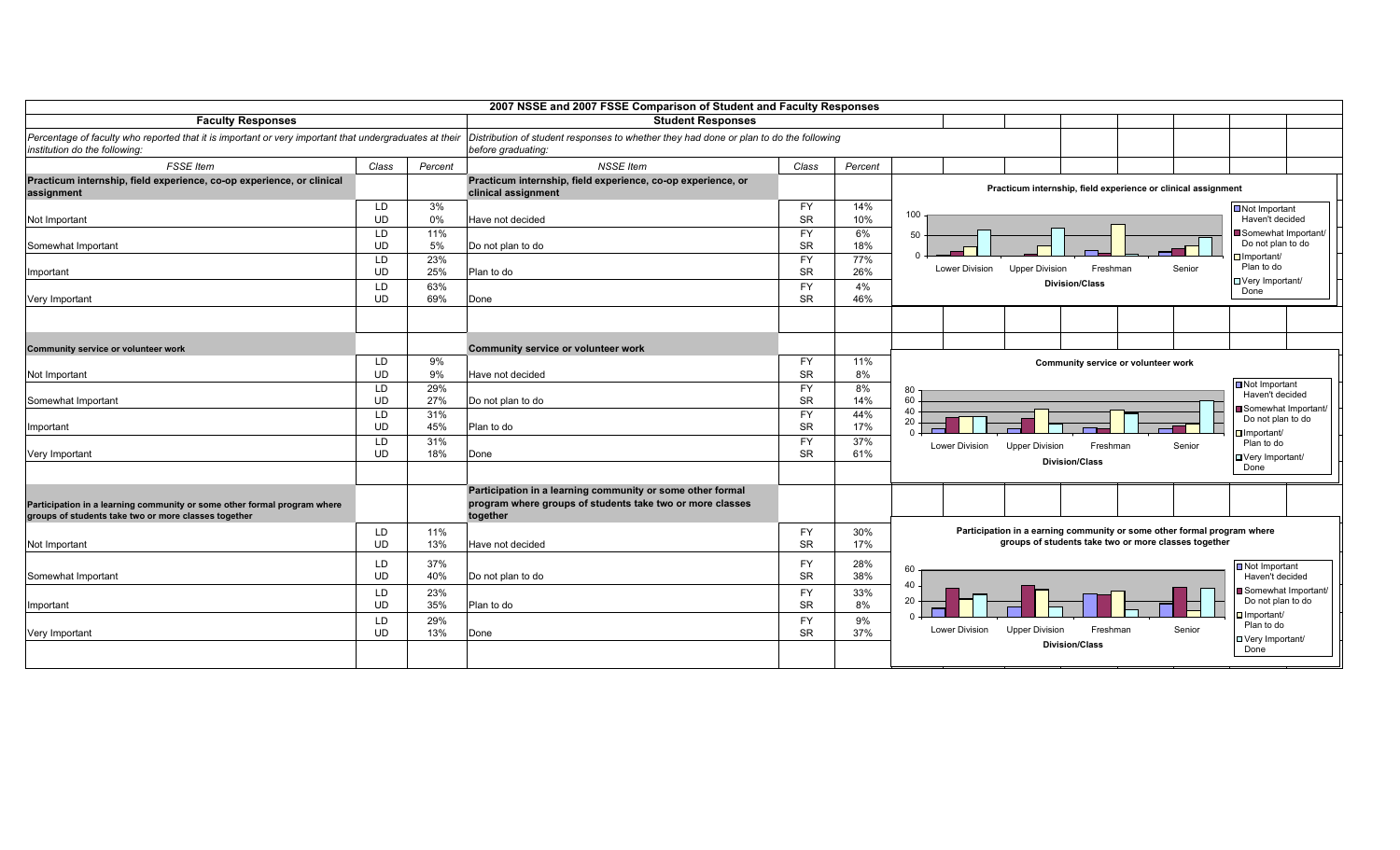| <b>Faculty Responses</b>                                                                               |           |         | <b>Student Responses</b>                                                                      |           |         |                                                                                                  |
|--------------------------------------------------------------------------------------------------------|-----------|---------|-----------------------------------------------------------------------------------------------|-----------|---------|--------------------------------------------------------------------------------------------------|
| Percentage of faculty who reported that it is important or very important that undergraduates at their |           |         | Distribution of student responses to whether they had done or plan to do the following        |           |         |                                                                                                  |
| institution do the following:                                                                          |           |         | before graduating:                                                                            |           |         |                                                                                                  |
|                                                                                                        |           |         |                                                                                               |           |         |                                                                                                  |
| <b>FSSE</b> Item                                                                                       | Class     | Percent | <b>NSSE Item</b>                                                                              | Class     | Percent |                                                                                                  |
| Work on a research project with a faculty member outside of course<br>or program requirements          |           |         | Work on a research project with a faculty member outside of<br>course or program requirements |           |         | Work on a research project with a faculty member outside of course or program<br>requirements    |
|                                                                                                        | LD        | 17%     |                                                                                               | <b>FY</b> | 33%     |                                                                                                  |
| Not Important                                                                                          | <b>UD</b> | 16%     | Have not decided                                                                              | <b>SR</b> | 19%     | Not Important<br>50<br>40<br>Haven't decided                                                     |
|                                                                                                        | LD        | 29%     |                                                                                               | <b>FY</b> | 31%     | 30<br>Somewhat Important/                                                                        |
| Somewhat Important                                                                                     | UD        | 35%     | Do not plan to do                                                                             | <b>SR</b> | 44%     | 20<br>Do not plan to do                                                                          |
|                                                                                                        | LD        | 34%     |                                                                                               | <b>FY</b> | 32%     | 10<br>Important/                                                                                 |
| Important                                                                                              | UD        | 36%     | Plan to do                                                                                    | <b>SR</b> | 12%     | Plan to do<br>Lower Division<br><b>Upper Division</b><br>Freshman<br>Senior                      |
|                                                                                                        | LD        | 20%     |                                                                                               | <b>FY</b> | 4%      | $\Box$ Very Important/                                                                           |
| Very Important                                                                                         | <b>UD</b> | 13%     | Done                                                                                          | <b>SR</b> | 25%     | <b>Division/Class</b><br>Done                                                                    |
|                                                                                                        |           |         |                                                                                               |           |         |                                                                                                  |
| Study a foreign language                                                                               |           |         | Foreign language coursework                                                                   |           |         | Study a foreign language/Foreign language coursework                                             |
|                                                                                                        | <b>LD</b> | 6%      |                                                                                               | <b>FY</b> | 15%     |                                                                                                  |
| Not Important                                                                                          | <b>UD</b> | 24%     | Have not decided                                                                              | <b>SR</b> | 10%     | Not Important<br>60<br>Haven't decided                                                           |
|                                                                                                        | LD        | 34%     |                                                                                               | <b>FY</b> | 38%     | 40<br>Somewhat Important/                                                                        |
| Somewhat Important                                                                                     | <b>UD</b> | 38%     | Do not plan to do                                                                             | <b>SR</b> | 48%     | 20<br>Do not plan to do                                                                          |
|                                                                                                        | LD        | 31%     |                                                                                               | <b>FY</b> | 38%     | $\Box$ Important/<br>$\Omega$                                                                    |
| Important                                                                                              | <b>UD</b> | 29%     | Plan to do                                                                                    | <b>SR</b> | 11%     | Plan to do<br><b>Lower Division</b><br><b>Upper Division</b><br>Freshman<br>Senior               |
|                                                                                                        | LD        | 29%     |                                                                                               | <b>FY</b> | 9%      | □ Very Important/<br><b>Division/Class</b>                                                       |
| Very Important                                                                                         | <b>UD</b> | 9%      | Done                                                                                          | <b>SR</b> | 31%     | Done                                                                                             |
|                                                                                                        |           |         |                                                                                               |           |         |                                                                                                  |
| <b>Study abroad</b>                                                                                    |           |         | <b>Study abroad</b>                                                                           |           |         |                                                                                                  |
|                                                                                                        | LD        | 23%     |                                                                                               | <b>FY</b> | 25%     | Study abroad                                                                                     |
| Not Important                                                                                          | <b>UD</b> | 36%     | Have not decided                                                                              | <b>SR</b> | 24%     |                                                                                                  |
|                                                                                                        | LD        | 40%     |                                                                                               | <b>FY</b> | 36%     | 60<br>Not Important<br>Haven't decided                                                           |
| Somewhat Important                                                                                     | <b>UD</b> | 36%     | Do not plan to do                                                                             | <b>SR</b> | 53%     | 40<br>Somewhat Important                                                                         |
|                                                                                                        | LD        | 20%     |                                                                                               | <b>FY</b> | 34%     | Do not plan to do<br>20                                                                          |
| Important                                                                                              | <b>UD</b> | 27%     | Plan to do                                                                                    | <b>SR</b> | 13%     | $\Box$ Important/<br>$\Omega$                                                                    |
|                                                                                                        | LD        | 17%     |                                                                                               | <b>FY</b> | 6%      | Plan to do<br><b>Lower Division</b><br><b>Upper Division</b><br>Freshman<br>Senior               |
| Very Important                                                                                         | <b>UD</b> | 0%      | Done                                                                                          | <b>SR</b> | 10%     | □ Very Important/                                                                                |
|                                                                                                        |           |         |                                                                                               |           |         | <b>Division/Class</b><br>Done                                                                    |
| Culminating senior experience (capstone course, thesis project,                                        |           |         | Culminating senior experience (capstone course, thesis project,                               |           |         |                                                                                                  |
| comprehensive exam, etc.)                                                                              |           |         | comprehensive exam, etc.)                                                                     |           |         |                                                                                                  |
|                                                                                                        | LD        | $0\%$   |                                                                                               | <b>FY</b> | 30%     | Culminating senior experience (capstone course, thesis, etc.)                                    |
| Not Important                                                                                          | UD        | 2%      | Have not decided                                                                              | <b>SR</b> | 12%     | Not Important                                                                                    |
|                                                                                                        | <b>LD</b> | 9%      |                                                                                               | <b>FY</b> | 19%     | 80<br>Haven't decided<br>60                                                                      |
| Somewhat Important                                                                                     | <b>UD</b> | 4%      | Do not plan to do                                                                             | <b>SR</b> | 29%     | Somewhat Important/<br>40                                                                        |
|                                                                                                        | <b>LD</b> | 40%     |                                                                                               | <b>FY</b> | 51%     | Do not plan to do<br>20                                                                          |
| Important                                                                                              | <b>UD</b> | 29%     | Plan to do                                                                                    | SR        | 31%     | $\Omega$<br>$\square$ Important/                                                                 |
|                                                                                                        | <b>LD</b> | 51%     |                                                                                               | <b>FY</b> | 0%      | Plan to do<br>Lower Division<br>Freshman<br><b>Upper Division</b><br>Senior<br>U Very Important/ |
| Very Important                                                                                         | <b>UD</b> | 65%     | Done                                                                                          | <b>SR</b> | 28%     | <b>Division/Class</b><br>Done                                                                    |
|                                                                                                        |           |         |                                                                                               |           |         |                                                                                                  |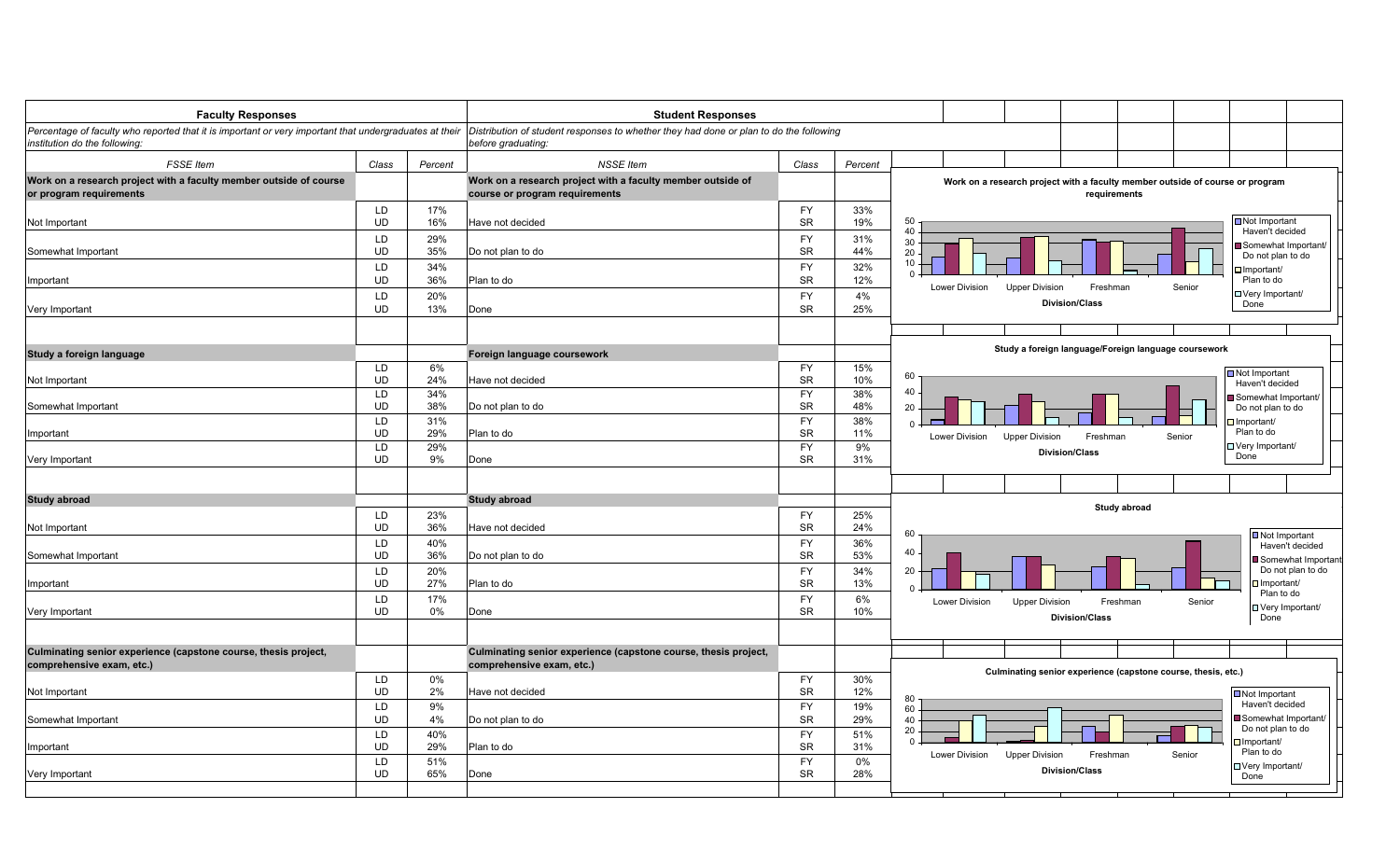| <b>Faculty Responses</b>                                                                                                                                                                                                   |                  |                     | <b>Student Responses</b>                                                                                                                                                                                                                                                                                 |                        |            |                                                                              |
|----------------------------------------------------------------------------------------------------------------------------------------------------------------------------------------------------------------------------|------------------|---------------------|----------------------------------------------------------------------------------------------------------------------------------------------------------------------------------------------------------------------------------------------------------------------------------------------------------|------------------------|------------|------------------------------------------------------------------------------|
| Percentage of faculty who reported that students at their institution have positive relationships with                                                                                                                     |                  |                     |                                                                                                                                                                                                                                                                                                          |                        |            |                                                                              |
| the following groups                                                                                                                                                                                                       |                  |                     | Distribution of student ratings of their relationships with the following groups                                                                                                                                                                                                                         |                        |            |                                                                              |
| <b>FSSE</b> Item                                                                                                                                                                                                           |                  | Positive<br>Quality | <b>NSSE Item</b>                                                                                                                                                                                                                                                                                         | Class                  | Positive   |                                                                              |
|                                                                                                                                                                                                                            | Class            |                     |                                                                                                                                                                                                                                                                                                          |                        | Quality    |                                                                              |
| With other students                                                                                                                                                                                                        | LD.<br><b>UD</b> | 72%<br>85%          | <b>With other students</b>                                                                                                                                                                                                                                                                               | <b>FY</b><br><b>SR</b> | 85%<br>89% |                                                                              |
|                                                                                                                                                                                                                            | <b>LD</b>        | 74%                 |                                                                                                                                                                                                                                                                                                          | <b>FY</b>              | 81%        |                                                                              |
| <b>With faculty members</b>                                                                                                                                                                                                | <b>UD</b>        | 79%                 | <b>With faculty members</b>                                                                                                                                                                                                                                                                              | <b>SR</b>              | 83%        |                                                                              |
|                                                                                                                                                                                                                            | LD.              | 51%                 |                                                                                                                                                                                                                                                                                                          | <b>FY</b>              | 64%        |                                                                              |
| With administrative personnel                                                                                                                                                                                              | <b>UD</b>        | 48%                 | With administrative personnel and offices                                                                                                                                                                                                                                                                | <b>SR</b>              | 63%        |                                                                              |
| Note: Faculty responded to the items listed above on a 7-point scale<br>(e.g., 1 = Unfriendly, Unsupportive, Sense of Alienation to 7 = Friendly, Sense of Belonging). Responses 5, 6, 7 are coded<br>as positive quality. |                  |                     | Note: Students responded to the items listed above on a 7-point scale (e.g., $1 = \text{Unfortunately}$ ,<br>Unsupportive, Sense of Alienation to 7= Friendly, Sense of Belonging). Responses 5, 6, 7 are coded as<br>positive quality and responses of 1, 2, 3, and 4 are coded as neutral or negative. |                        |            |                                                                              |
| To what extent does your institution emphasize each of the following:                                                                                                                                                      |                  |                     | To what extent does your institution emphasize each of the following:                                                                                                                                                                                                                                    |                        |            |                                                                              |
| <b>FSSE</b> Item                                                                                                                                                                                                           | Class            | Percent             | <b>NSSE Item</b>                                                                                                                                                                                                                                                                                         | Class                  | Percent    |                                                                              |
| Requiring students to spend significant amounts of time studying<br>and on academic work                                                                                                                                   |                  |                     | Spending significant amounts of time studying and on academic<br>work                                                                                                                                                                                                                                    |                        |            | Requiring/Spending significant amounts of time studying and on academic work |
|                                                                                                                                                                                                                            | <b>LD</b>        | 3%                  |                                                                                                                                                                                                                                                                                                          | <b>FY</b>              | 3%         | 60                                                                           |
| <b>Very Little</b>                                                                                                                                                                                                         | <b>UD</b>        | 5%                  | <b>Very Little</b>                                                                                                                                                                                                                                                                                       | <b>SR</b>              | 2%         | $\Box$ Very Little                                                           |
|                                                                                                                                                                                                                            | LD               | 29%                 |                                                                                                                                                                                                                                                                                                          | <b>FY</b>              | 18%        | 40<br><b>■</b> Some                                                          |
| Some                                                                                                                                                                                                                       | UD               | 22%                 | Some                                                                                                                                                                                                                                                                                                     | <b>SR</b>              | 11%        | □ Quite a bit<br>20                                                          |
| Quite a bit                                                                                                                                                                                                                | LD.<br><b>UD</b> | 51%<br>45%          | Quite a bit                                                                                                                                                                                                                                                                                              | <b>FY</b><br><b>SR</b> | 38%<br>40% | <b>□ Very Much</b><br>$\Omega$                                               |
|                                                                                                                                                                                                                            |                  |                     |                                                                                                                                                                                                                                                                                                          |                        |            | Senior<br><b>Lower Division</b><br><b>Upper Division</b><br>Freshman         |
| Very Much                                                                                                                                                                                                                  | LD<br>UD         | 17%<br>27%          | Very Much                                                                                                                                                                                                                                                                                                | <b>FY</b><br><b>SR</b> | 41%<br>47% | <b>Division/Class</b>                                                        |
|                                                                                                                                                                                                                            |                  |                     |                                                                                                                                                                                                                                                                                                          |                        |            |                                                                              |
|                                                                                                                                                                                                                            |                  |                     |                                                                                                                                                                                                                                                                                                          |                        |            |                                                                              |
| Providing students support they need to help succeed academically                                                                                                                                                          |                  |                     | Providing the support you need to help you succeed academically                                                                                                                                                                                                                                          |                        |            | Providing support to help students/you succeed                               |
|                                                                                                                                                                                                                            | <b>LD</b>        | 3%                  |                                                                                                                                                                                                                                                                                                          | <b>FY</b>              | $1\%$      |                                                                              |
| <b>Very Little</b>                                                                                                                                                                                                         | UD               | 2%                  | <b>Very Little</b>                                                                                                                                                                                                                                                                                       | SR                     | 4%         | 60                                                                           |
|                                                                                                                                                                                                                            | LD               | 17%                 |                                                                                                                                                                                                                                                                                                          | <b>FY</b>              | 17%        | 50<br>$\Box$ Very Little                                                     |
| Some                                                                                                                                                                                                                       | <b>UD</b>        | 13%                 | Some                                                                                                                                                                                                                                                                                                     | <b>SR</b>              | 25%        | 40<br><b>■</b> Some                                                          |
|                                                                                                                                                                                                                            | LD               | 43%                 |                                                                                                                                                                                                                                                                                                          | <b>FY</b>              | 48%        | 30<br>Quite a bit                                                            |
| Quite a bit                                                                                                                                                                                                                | <b>UD</b>        | 44%                 | Quite a bit                                                                                                                                                                                                                                                                                              | <b>SR</b>              | 29%        | 20<br>□ Very Much<br>10                                                      |
|                                                                                                                                                                                                                            | LD               | 37%                 |                                                                                                                                                                                                                                                                                                          | <b>FY</b>              | 34%        | $\Omega$                                                                     |
| Very Much                                                                                                                                                                                                                  | <b>UD</b>        | 42%                 | Very Much                                                                                                                                                                                                                                                                                                | <b>SR</b>              | 43%        | Senior<br><b>Lower Division</b><br><b>Upper Division</b><br>Freshman         |
|                                                                                                                                                                                                                            |                  |                     |                                                                                                                                                                                                                                                                                                          |                        |            |                                                                              |
|                                                                                                                                                                                                                            |                  |                     |                                                                                                                                                                                                                                                                                                          |                        |            | <b>Division/Class</b>                                                        |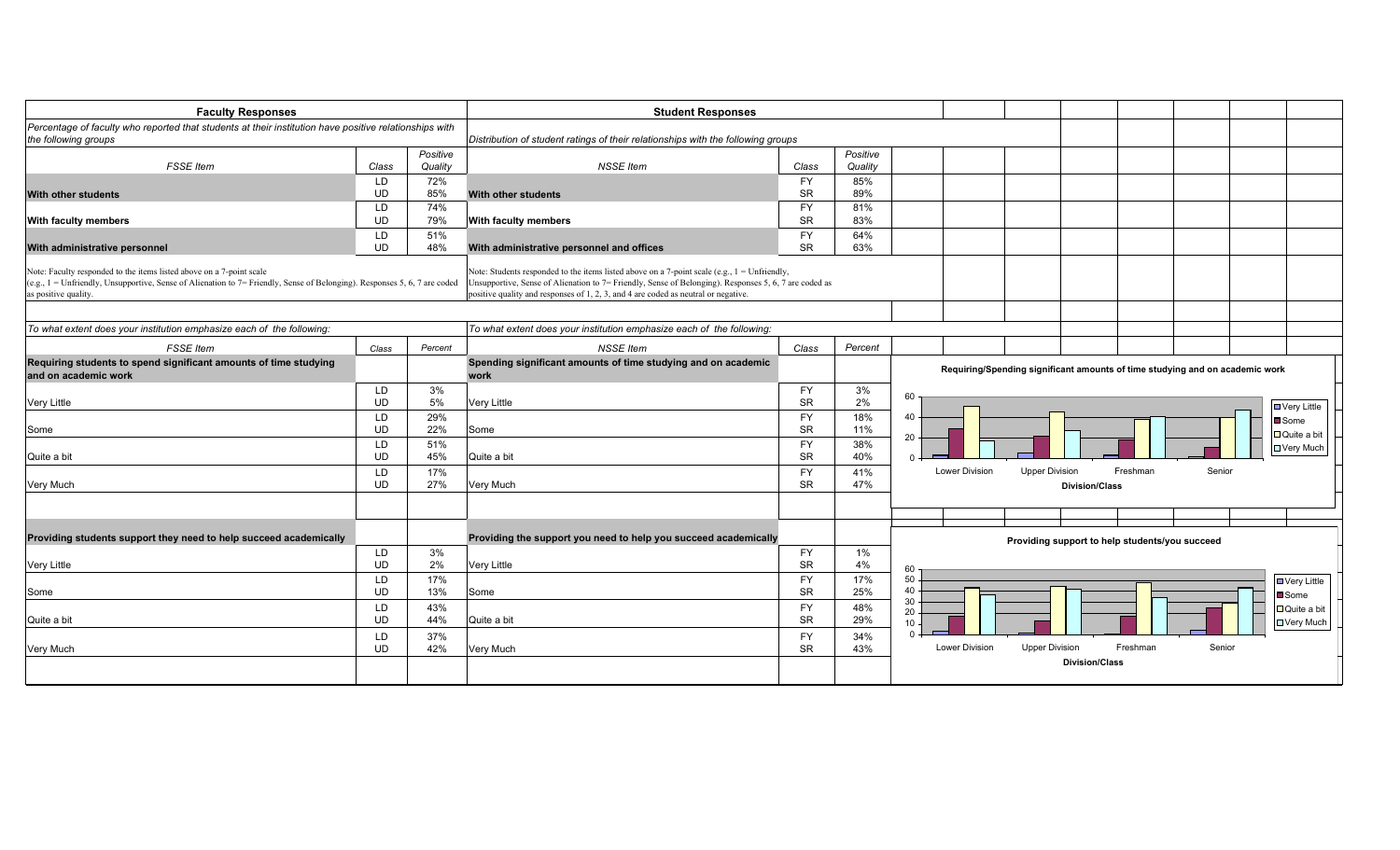| <b>Faculty Responses</b>                                                                              |                 |            | <b>Student Responses</b>                                                                              |                        |            |                       |                                                                                     |                    |        |                                |
|-------------------------------------------------------------------------------------------------------|-----------------|------------|-------------------------------------------------------------------------------------------------------|------------------------|------------|-----------------------|-------------------------------------------------------------------------------------|--------------------|--------|--------------------------------|
| To what extent does your institution emphasize each of the following:                                 |                 |            | To what extent does your institution emphasize each of the following:                                 |                        |            |                       |                                                                                     |                    |        |                                |
| <b>FSSE</b> Item                                                                                      | Class           | Percent    | <b>NSSE</b> Item                                                                                      | Class                  | Percent    |                       |                                                                                     |                    |        |                                |
| Encouraging contact among students from different economic social<br>and racial or ethnic backgrounds |                 |            | Encouraging contact among students from different economic<br>social and racial or ethnic backgrounds |                        |            |                       | Encouraging contact among students from different economic social and racial or     |                    |        |                                |
|                                                                                                       | LD              | 11%        |                                                                                                       | <b>FY</b>              | 13%        |                       |                                                                                     | ethnic backgrounds |        |                                |
| <b>Very Little</b>                                                                                    | UD              | 5%         | <b>Very Little</b>                                                                                    | <b>SR</b>              | 15%        |                       |                                                                                     |                    |        |                                |
|                                                                                                       | LD              | 26%        |                                                                                                       | <b>FY</b>              | 40%        | 60                    |                                                                                     |                    |        |                                |
| Some                                                                                                  | <b>UD</b>       | 24%        | Some                                                                                                  | <b>SR</b>              | 35%        | 40                    |                                                                                     |                    |        | ■ Very Little                  |
|                                                                                                       | LD              | 34%        |                                                                                                       | <b>FY</b>              | 27%        | 20                    |                                                                                     |                    |        | <b>■</b> Some                  |
| Quite a bit                                                                                           | <b>UD</b>       | 40%        | Quite a bit                                                                                           | <b>SR</b>              | 23%        | <b>Lower Division</b> | <b>Upper Division</b>                                                               | Freshman           | Senior | □ Quite a bit                  |
|                                                                                                       | LD              | 29%        |                                                                                                       | <b>FY</b>              | 20%        |                       |                                                                                     |                    |        | □ Very Much                    |
| Very Much                                                                                             | UD              | 31%        | Very Much                                                                                             | <b>SR</b>              | 27%        |                       | <b>Division/Class</b>                                                               |                    |        |                                |
|                                                                                                       |                 |            |                                                                                                       |                        |            |                       |                                                                                     |                    |        |                                |
| Helping students cope with their non-academic responsibilities (work,                                 |                 |            | Helping you cope with your non-academic responsibilities (work,                                       |                        |            |                       |                                                                                     |                    |        |                                |
| family, etc.)                                                                                         |                 |            | family, etc.)                                                                                         |                        |            |                       | Helping students cope with their non-academic responsibilities (work, family, etc.) |                    |        |                                |
|                                                                                                       | LD              | 15%        |                                                                                                       | <b>FY</b>              | 23%        |                       |                                                                                     |                    |        |                                |
| <b>Very Little</b>                                                                                    | UD              | 15%        | <b>Very Little</b>                                                                                    | <b>SR</b>              | 26%        | 60                    |                                                                                     |                    |        |                                |
|                                                                                                       | LD.             | 44%        |                                                                                                       | <b>FY</b>              | 45%        | $50 -$                |                                                                                     |                    |        | <b>D</b> Very Little           |
| Some                                                                                                  | UD              | 42%        | Some                                                                                                  | <b>SR</b>              | 50%        | 40.<br>$30 -$         |                                                                                     |                    |        | Some                           |
|                                                                                                       | LD              | 32%        |                                                                                                       | <b>FY</b>              | 25%        | $20 -$                |                                                                                     |                    |        | <b>D</b> Quite a bit           |
| Quite a bit                                                                                           | <b>UD</b>       | 38%        | Quite a bit                                                                                           | <b>SR</b>              | 12%        | $10 -$                |                                                                                     |                    |        | <b>DVery Much</b>              |
|                                                                                                       | LD.             | 9%         |                                                                                                       | <b>FY</b>              | 7%         | Lower Division        | <b>Upper Division</b>                                                               | Freshman           | Senior |                                |
| Very Much                                                                                             | <b>UD</b>       | 5%         | Very Much                                                                                             | <b>SR</b>              | 12%        |                       | <b>Division/Class</b>                                                               |                    |        |                                |
|                                                                                                       |                 |            |                                                                                                       |                        |            |                       |                                                                                     |                    |        |                                |
| Providing students the support they need to thrive socially                                           |                 |            | Providing the support you need to thrive socially                                                     |                        |            |                       |                                                                                     |                    |        |                                |
|                                                                                                       | LD              | 17%        |                                                                                                       | <b>FY</b>              | 15%        |                       | Providing students the support they need to thrive socially                         |                    |        |                                |
| <b>Very Little</b>                                                                                    | UD              | 9%         | Very Little                                                                                           | <b>SR</b>              | 28%        |                       |                                                                                     |                    |        |                                |
|                                                                                                       |                 |            |                                                                                                       | <b>FY</b>              | 42%        | 60                    |                                                                                     |                    |        |                                |
| Some                                                                                                  | LD<br><b>UD</b> | 34%<br>49% | Some                                                                                                  | <b>SR</b>              | 38%        | $50 -$<br>$40 -$      |                                                                                     |                    |        | ■ Very Little<br><b>□</b> Some |
|                                                                                                       | LD              | 34%        |                                                                                                       | <b>FY</b>              | 27%        | $30 -$                |                                                                                     |                    |        | Quite a bit                    |
| Quite a bit                                                                                           | <b>UD</b>       | 36%        | Quite a bit                                                                                           | <b>SR</b>              | 18%        | $20 -$<br>$10 +$      |                                                                                     |                    |        | <b>D</b> Very Much             |
|                                                                                                       |                 |            |                                                                                                       |                        |            | <b>Lower Division</b> | <b>Upper Division</b>                                                               | Freshman           | Senior |                                |
| Very Much                                                                                             | LD<br><b>UD</b> | 14%<br>5%  | Very Much                                                                                             | <b>FY</b><br><b>SR</b> | 16%<br>17% |                       | <b>Division/Class</b>                                                               |                    |        |                                |
|                                                                                                       |                 |            |                                                                                                       |                        |            |                       |                                                                                     |                    |        |                                |
|                                                                                                       |                 |            |                                                                                                       |                        |            |                       |                                                                                     |                    |        |                                |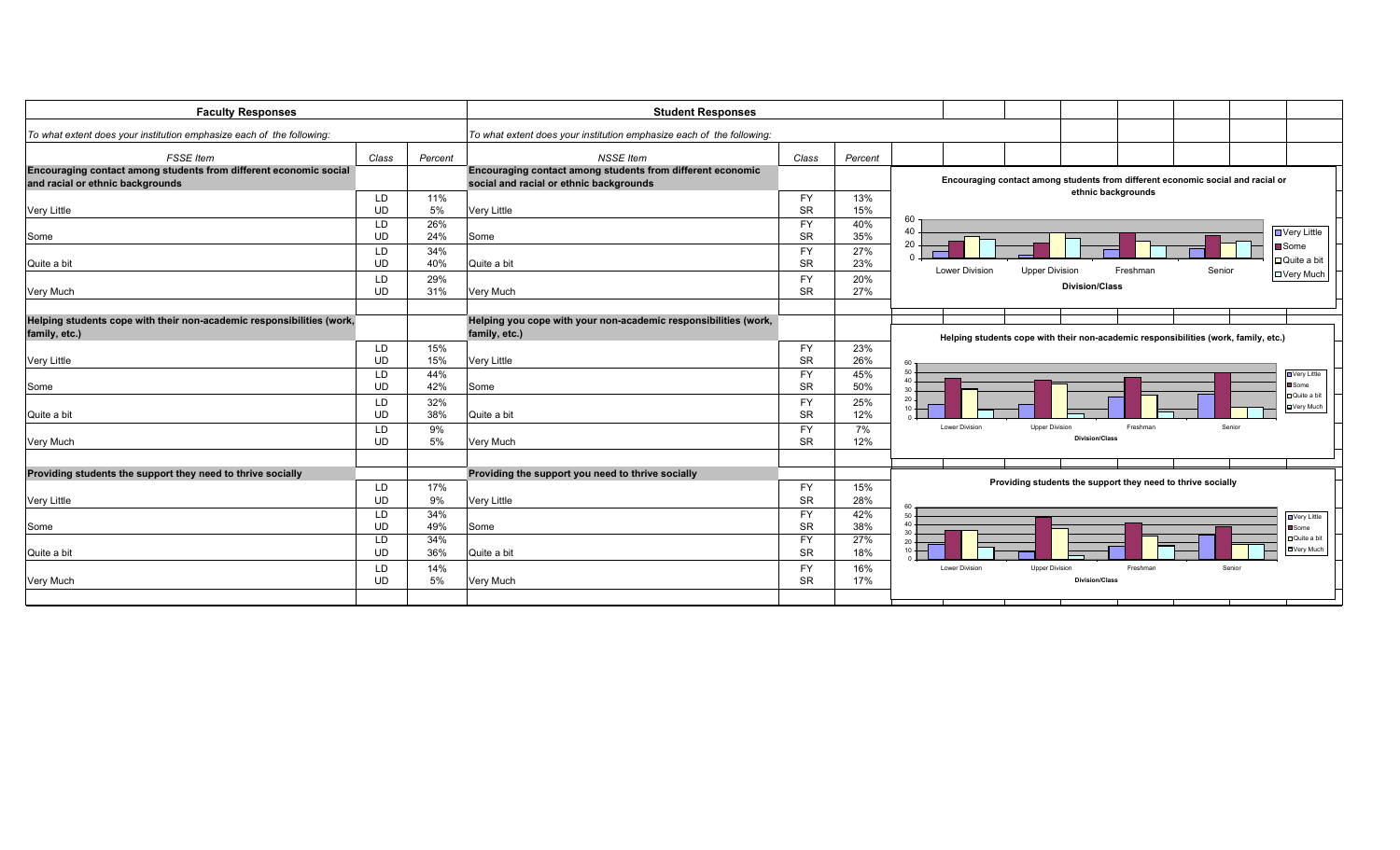| <b>Faculty Responses</b>                                                               |                 |            | <b>Student Responses</b>                                                               |                        |            |                                                                                               |
|----------------------------------------------------------------------------------------|-----------------|------------|----------------------------------------------------------------------------------------|------------------------|------------|-----------------------------------------------------------------------------------------------|
| To what extent does your institution emphasize each of the following:                  |                 |            | To what extent does your institution emphasize each of the following:                  |                        |            |                                                                                               |
| <b>FSSE</b> Item                                                                       | Class           | Percent    | <b>NSSE Item</b>                                                                       | Class                  | Percent    |                                                                                               |
| Encouraging students to attend campus events and activities (special                   |                 |            | Attending campus events and activities (special speakers,                              |                        |            |                                                                                               |
| speakers, cultural performances, athletic events, etc.)                                |                 |            | cultural performances, athletic events, etc.)                                          |                        |            | Encouraging/Attending campus events and activities                                            |
| Very Little                                                                            | LD<br><b>UD</b> | 3%<br>5%   | <b>Very Little</b>                                                                     | <b>FY</b><br><b>SR</b> | 5%<br>11%  | 60                                                                                            |
|                                                                                        | LD              | 31%        |                                                                                        | $\overline{FY}$        | 28%        | 40<br><b>D</b> Very Little                                                                    |
| Some                                                                                   | UD              | 20%        | Some                                                                                   | ${\sf SR}$             | 25%        | 20<br>Some                                                                                    |
|                                                                                        | LD              | 37%        |                                                                                        | <b>FY</b>              | 35%        | □ Quite a bit<br>$\sqrt{ }$                                                                   |
| Quite a bit                                                                            | <b>UD</b>       | 49%        | Quite a bit                                                                            | <b>SR</b>              | 34%        | <b>D</b> Very Much<br><b>Lower Division</b><br>Freshman<br>Senior<br><b>Upper Division</b>    |
|                                                                                        | LD              | 29%        |                                                                                        | <b>FY</b>              | 31%        | <b>Division/Class</b>                                                                         |
| Very Much                                                                              | <b>UD</b>       | 25%        | Very Much                                                                              | <b>SR</b>              | 30%        |                                                                                               |
|                                                                                        |                 |            |                                                                                        |                        |            |                                                                                               |
| Encouraging students to use computers in their academic work                           |                 |            | Using computers in academic work                                                       |                        |            | Encouraging/Using computers in academic work                                                  |
|                                                                                        | LD              | 3%         |                                                                                        | <b>FY</b>              | 3%         |                                                                                               |
| <b>Very Little</b>                                                                     | <b>UD</b>       | 0%         | <b>Very Little</b>                                                                     | SR                     | 1%         | 80                                                                                            |
|                                                                                        | LD              | 9%         |                                                                                        | <b>FY</b>              | 16%        | 60<br>□ Very Little<br>40                                                                     |
| Some                                                                                   | <b>UD</b>       | 7%         | Some                                                                                   | <b>SR</b>              | 8%         | <b>■</b> Some<br>20                                                                           |
|                                                                                        | LD              | 40%        |                                                                                        | <b>FY</b>              | 28%        | □ Quite a bit<br>$\Omega$                                                                     |
| Quite a bit                                                                            | <b>UD</b>       | 27%        | Quite a bit                                                                            | SR                     | 28%        | □ Very Much<br>Lower Division<br>Senior<br><b>Upper Division</b><br>Freshman                  |
| Very Much                                                                              | LD<br><b>UD</b> | 49%<br>65% | Very Much                                                                              | <b>FY</b><br>SR        | 53%<br>62% | <b>Division/Class</b>                                                                         |
|                                                                                        |                 |            |                                                                                        |                        |            |                                                                                               |
|                                                                                        |                 |            |                                                                                        |                        |            |                                                                                               |
| About how many hours do you spend in a typical 7-day week doing each of the following: |                 |            | About how many hours do you spend in a typical 7-day week doing each of the following: |                        |            |                                                                                               |
| <b>FSSE</b> Item                                                                       | Class           | Percent    | <b>NSSE Item</b>                                                                       | Class                  | Percent    |                                                                                               |
| <b>Preparing for class</b>                                                             |                 |            | <b>Preparing for class</b>                                                             |                        |            | Preparing for class                                                                           |
|                                                                                        | LD<br><b>UD</b> | 65%        |                                                                                        | <b>FY</b>              | $1\%$      |                                                                                               |
| 1-8 hours                                                                              | LD              | 66%<br>20% | 0 hours/week                                                                           | <b>SR</b><br><b>FY</b> | 0%<br>66%  | $60 -$<br>$\sqrt{21-8}$ hrs/ 0 hrs<br>$50+$                                                   |
| 9-16 hours                                                                             | <b>UD</b>       | 30%        | 1-10 hours/week                                                                        | SR                     | 48%        | 9-16 hrs/1-10 hrs<br>$\frac{40}{30}$ = $\frac{1}{20}$                                         |
|                                                                                        | LD.             | 9%         |                                                                                        | <b>FY</b>              | 23%        | □ 17-30 hrs/ 11-20 hrs<br>over 30 hrs/ 21-30+ hrs<br>$10 +$                                   |
| 17-30 hours                                                                            | <b>UD</b>       | 6%         | 11-20 hours/week                                                                       | SR                     | 37%        |                                                                                               |
|                                                                                        | LD              | 0%         |                                                                                        | <b>FY</b>              | 9%         | <b>Lower Division</b><br><b>Upper Division</b><br>Freshman<br>Senior<br><b>Division/Class</b> |
| over 30 hours                                                                          | <b>UD</b>       | 0%         | $21-30 + hours/week$                                                                   | <b>SR</b>              | 15%        |                                                                                               |
|                                                                                        |                 |            |                                                                                        |                        |            |                                                                                               |
|                                                                                        |                 |            |                                                                                        |                        |            | Working with students/faculty on activities other than course work                            |
| Working with students on activities other than course work                             |                 |            | Working with faculty members on activities other than course                           |                        |            |                                                                                               |
| (committees, orientation, student life activities, etc.)                               | LD              | 31%        | work (committees, orientation, student life activities, etc.)                          | <b>FY</b>              | 48%        | 100                                                                                           |
| 0 hours                                                                                | <b>UD</b>       | 13%        | Never                                                                                  | SR                     | 30%        | □ 0hrs/Never<br>80                                                                            |
|                                                                                        | LD              | 66%        |                                                                                        | <b>FY</b>              | 35%        | 60<br>■1-8hrs/Sometimes                                                                       |
| 1-8 hours                                                                              | <b>UD</b>       | 84%        | Sometimes                                                                              | <b>SR</b>              | 43%        | 40<br>□9-16hrs/Often<br>20                                                                    |
|                                                                                        | LD              | 0%         |                                                                                        | <b>FY</b>              | 11%        | □ 17-30+ hrs/Very Often<br>$\Omega$                                                           |
| 9-16 hours                                                                             | <b>UD</b><br>LD | 4%<br>0%   | Often                                                                                  | SR<br><b>FY</b>        | 15%<br>7%  | <b>Upper Division</b><br>Freshman<br>Lower Division<br>Senior                                 |
| 17-30+ hours                                                                           | <b>UD</b>       | 0%         | Very Often                                                                             | <b>SR</b>              | 13%        | <b>Division/Class</b>                                                                         |
|                                                                                        |                 |            |                                                                                        |                        |            |                                                                                               |
|                                                                                        |                 |            |                                                                                        |                        |            |                                                                                               |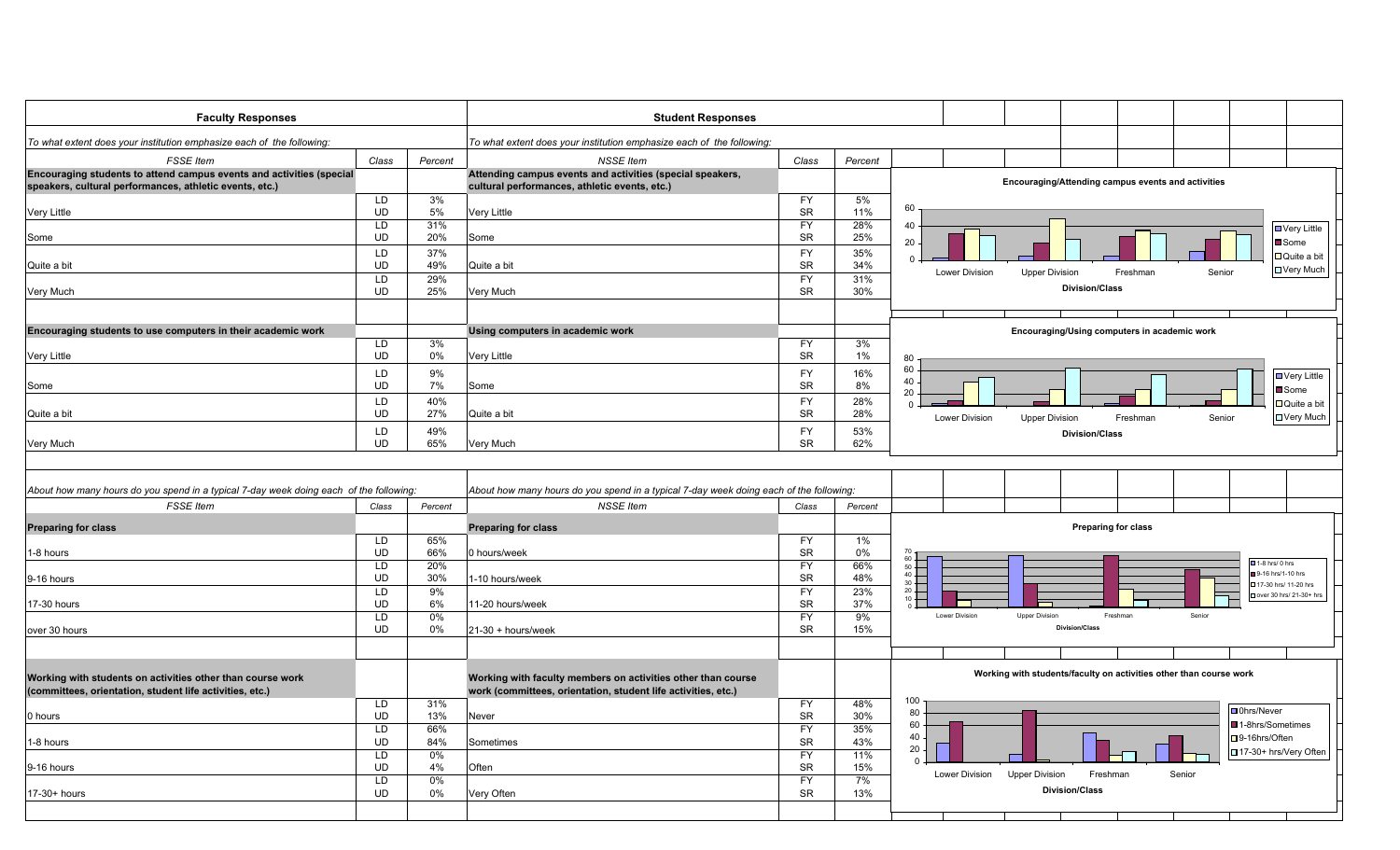| <b>Faculty Responses</b>                                                         |                 |            | <b>Student Responses</b>                                                                        |                        |            |                                                                         |
|----------------------------------------------------------------------------------|-----------------|------------|-------------------------------------------------------------------------------------------------|------------------------|------------|-------------------------------------------------------------------------|
|                                                                                  |                 |            | In your experience at your institution during the current school year, about how often have you |                        |            |                                                                         |
| About what percent of students in your selected course section do the following: |                 |            | done each of the following:                                                                     |                        |            |                                                                         |
| <b>FSSE Item</b>                                                                 | Class           | Percent    | <b>NSSE Item</b>                                                                                | Class                  | Percent    |                                                                         |
|                                                                                  |                 |            |                                                                                                 |                        |            | Frequently asked questions in class or contributed to class discussions |
| Frequently ask questions in class or contribute to class discussions             |                 |            | Asked questions in class or contributed to class discussions                                    |                        |            |                                                                         |
|                                                                                  | LD              | 3%         |                                                                                                 | <b>FY</b>              | 4%         | 60                                                                      |
| None                                                                             | <b>UD</b>       | 0%         | Never                                                                                           | <b>SR</b>              | 2%         | ■ None / Never<br>40                                                    |
|                                                                                  | LD              | 57%        |                                                                                                 | <b>FY</b>              | 33%        | ■1-24% / Sometimes                                                      |
| 1-24%                                                                            | <b>UD</b>       | 42%        | Sometimes                                                                                       | <b>SR</b>              | 17%        | □ 25-49% / Often<br>20                                                  |
| 25-49%                                                                           | LD<br><b>UD</b> | 14%<br>22% | Often                                                                                           | FY<br><b>SR</b>        | 40%<br>30% | □50-75% or higher/ Very Often<br>$\Omega$                               |
|                                                                                  | LD              | 25%        |                                                                                                 | <b>FY</b>              | 23%        | Lower Division Upper Division<br>Freshman<br>Senior                     |
| 50-75% or higher                                                                 | <b>UD</b>       | 36%        | Very Often                                                                                      | <b>SR</b>              | 50%        | <b>Division/Class</b>                                                   |
|                                                                                  |                 |            |                                                                                                 |                        |            |                                                                         |
|                                                                                  |                 |            |                                                                                                 |                        |            |                                                                         |
| Frequently come to class without completing readings or<br>assignments           |                 |            | Came to class without completing readings or assignments                                        |                        |            | Frequently come to class without completing readings or assignments     |
|                                                                                  | LD              | 0%         |                                                                                                 | <b>FY</b>              | 17%        |                                                                         |
| None                                                                             | <b>UD</b>       | 2%         | Never                                                                                           | <b>SR</b>              | 21%        | 80<br>□ None / Never<br>60                                              |
|                                                                                  | LD              | 43%        |                                                                                                 | <b>FY</b>              | 64%        | ■1-24% / Sometimes<br>40                                                |
| $1 - 24%$                                                                        | <b>UD</b>       | 38%        | Sometimes                                                                                       | <b>SR</b>              | 63%        | □ 25-49% / Often<br>20                                                  |
| 25-49%                                                                           | LD<br><b>UD</b> | 17%<br>40% | Often                                                                                           | <b>FY</b><br><b>SR</b> | 14%<br>9%  | □50-75% or higher/ Very Often<br>$\Omega$                               |
|                                                                                  | LD              | 40%        |                                                                                                 | <b>FY</b>              | 6%         | Lower Division Upper Division<br>Freshman<br>Senior                     |
| 50-75% or higher                                                                 | <b>UD</b>       | 20%        | Very Often                                                                                      | <b>SR</b>              | 7%         | <b>Division/Class</b>                                                   |
|                                                                                  |                 |            |                                                                                                 |                        |            |                                                                         |
|                                                                                  |                 |            |                                                                                                 |                        |            |                                                                         |
|                                                                                  |                 |            |                                                                                                 |                        |            |                                                                         |
| Occasionally use e-mail to communicate with you                                  | LD              | 0%         | Used e-mail to communicate with an instructor                                                   | <b>FY</b>              | 3%         | Occasionally use e-mail to communicate with you                         |
| None                                                                             | <b>UD</b>       | 2%         | Never                                                                                           | <b>SR</b>              | 3%         |                                                                         |
|                                                                                  | LD              | 49%        |                                                                                                 | <b>FY</b>              | 27%        | 60<br>50.<br>None / Never                                               |
| $1 - 24%$                                                                        | <b>UD</b>       | 35%        | Sometimes                                                                                       | <b>SR</b>              | 24%        | $40 -$<br>1-24% / Sometimes<br>$30 -$                                   |
|                                                                                  | LD              | 23%        |                                                                                                 | <b>FY</b>              | 36%        | □ 25-49% / Ofter<br>$20 -$<br>□50-75% or higher/ Very Often             |
| 25-49%                                                                           | <b>UD</b>       | 22%        | Often                                                                                           | <b>SR</b>              | 23%        | 10.                                                                     |
|                                                                                  | LD<br><b>UD</b> | 28%        |                                                                                                 | <b>FY</b><br><b>SR</b> | 34%        | Lower Division<br><b>Upper Division</b><br>Freshman<br>Senior           |
| 50-75% or higher                                                                 |                 | 41%        | Very Often                                                                                      |                        | 49%        | <b>Division/Class</b>                                                   |
|                                                                                  |                 |            |                                                                                                 |                        |            |                                                                         |
| Occasionally discuss grades or assignments with you                              |                 |            | Discussed grades or assignments with an instructor                                              |                        |            | Occasionally discuss grades or assignments with you/instructor          |
|                                                                                  | LD<br><b>UD</b> | 0%<br>0%   |                                                                                                 | <b>FY</b><br><b>SR</b> | 2%<br>3%   |                                                                         |
| None                                                                             |                 |            | Never                                                                                           | <b>FY</b>              | 30%        | 60                                                                      |
| 1-24%                                                                            | LD<br><b>UD</b> | 43%<br>31% | Sometimes                                                                                       | <b>SR</b>              | 32%        | 40<br><b>□</b> None / Never                                             |
|                                                                                  | LD              | 29%        |                                                                                                 | <b>FY</b>              | 50%        | ■ 1-24% / Sometimes<br>20                                               |
| 25-49%                                                                           | <b>UD</b>       | 35%        | Often                                                                                           | <b>SR</b>              | 29%        | □ 25-49% / Often<br>$\Omega$                                            |
|                                                                                  | LD              | 29%        |                                                                                                 | <b>FY</b>              | 19%        | □50-75% or higher/ Very Often<br>Senior                                 |
| 50-75% or higher                                                                 | <b>UD</b>       | 34%        | Very Often                                                                                      | <b>SR</b>              | 36%        | Lower Division Upper Division<br>Freshman                               |
|                                                                                  |                 |            |                                                                                                 |                        |            | <b>Division/Class</b>                                                   |
|                                                                                  |                 |            |                                                                                                 |                        |            |                                                                         |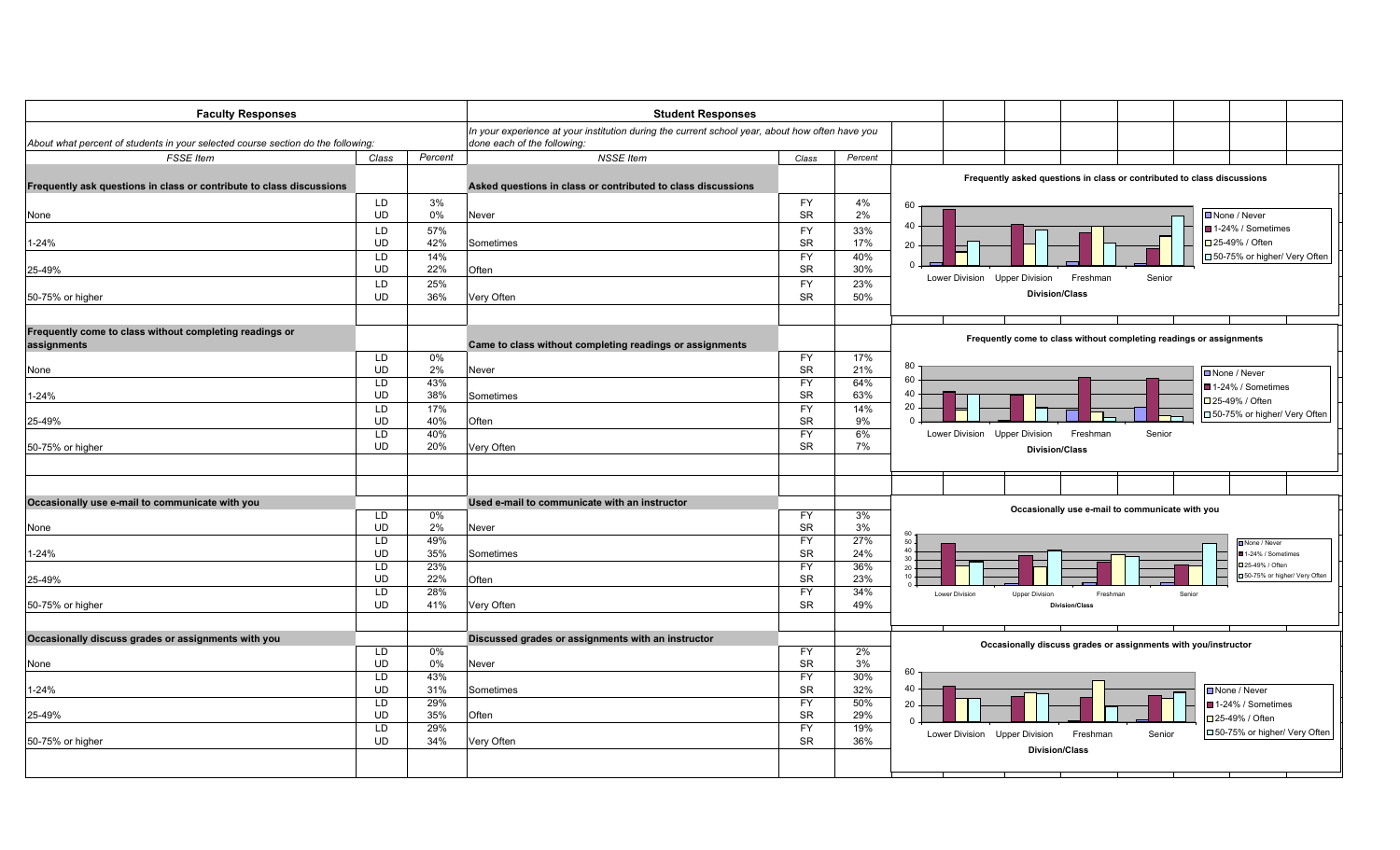| <b>Faculty Responses</b>                                                                           |           | <b>Student Responses</b> |                                                                                                                                                    |           |         |                                                                                        |
|----------------------------------------------------------------------------------------------------|-----------|--------------------------|----------------------------------------------------------------------------------------------------------------------------------------------------|-----------|---------|----------------------------------------------------------------------------------------|
|                                                                                                    |           |                          | In your experience at your institution during the current school year, about how often                                                             |           |         |                                                                                        |
| About what percent of students in your selected course section do the following:                   |           |                          | have you done each of the following:                                                                                                               |           |         |                                                                                        |
| <b>FSSE</b> Item                                                                                   | Class     | Percent                  | <b>NSSE</b> Item                                                                                                                                   | Class     | Percent |                                                                                        |
| At least once, talk about career plans with you                                                    |           |                          | Talked about career plans with a faculty member or advisor                                                                                         |           |         | Talked about career plans with student/faculty member                                  |
|                                                                                                    | LD        | 11%                      |                                                                                                                                                    | <b>FY</b> | 17%     |                                                                                        |
| None                                                                                               | <b>UD</b> | 7%                       | Never                                                                                                                                              | <b>SR</b> | 14%     | 80                                                                                     |
|                                                                                                    | LD        | 63%                      |                                                                                                                                                    | <b>FY</b> | 45%     | None / Never                                                                           |
| 1-24%                                                                                              | UD        | 41%                      | Sometimes                                                                                                                                          | <b>SR</b> | 26%     | $60 -$<br>1-24% / Sometimes                                                            |
|                                                                                                    | <b>LD</b> | 9%                       |                                                                                                                                                    | <b>FY</b> | 25%     | $40 -$<br>□25-49% / Often                                                              |
| 25-49%                                                                                             | <b>UD</b> | 20%                      | Often                                                                                                                                              | <b>SR</b> | 36%     | $20 -$<br>50-75% or higher/ Very Often                                                 |
|                                                                                                    | <b>LD</b> | 17%                      |                                                                                                                                                    | <b>FY</b> | 13%     | Lower Division<br><b>Upper Division</b><br>Freshma<br>Senior                           |
| 50-75% or higher                                                                                   | <b>UD</b> | 32%                      | Very Often                                                                                                                                         | <b>SR</b> | 24%     | Division/Clas                                                                          |
|                                                                                                    |           |                          |                                                                                                                                                    |           |         |                                                                                        |
| At least once, discuss ideas from readings or                                                      |           |                          | Discussed ideas from your readings or classes                                                                                                      |           |         |                                                                                        |
| classes with you outside of class                                                                  |           |                          | with faculty members outside of class                                                                                                              |           |         | Discussed ideas from your readings or classes with faculty members outside of<br>class |
|                                                                                                    | LD        | 17%                      |                                                                                                                                                    | <b>FY</b> | 34%     |                                                                                        |
| None                                                                                               | <b>UD</b> | 6%                       | Never                                                                                                                                              | <b>SR</b> | 19%     |                                                                                        |
|                                                                                                    | LD        | 66%                      |                                                                                                                                                    | <b>FY</b> | 38%     | 100                                                                                    |
| 1-24%                                                                                              | UD        | 51%                      | Sometimes                                                                                                                                          | <b>SR</b> | 41%     | ■None / Never<br>50                                                                    |
|                                                                                                    | LD        | 14%                      |                                                                                                                                                    | <b>FY</b> | 19%     | ■ 1-24% / Sometimes                                                                    |
| 25-49%                                                                                             | <b>UD</b> | 23%                      | Often                                                                                                                                              | <b>SR</b> | 18%     | $\Omega$<br>□ 25-49% / Often                                                           |
|                                                                                                    | LD        | 3%                       |                                                                                                                                                    | <b>FY</b> | 10%     | Lower Division Upper Division<br>Freshman<br>Senior<br>□50-75% or higher/ Very Often   |
| 50-75% or higher                                                                                   | <b>UD</b> | 20%                      | Very Often                                                                                                                                         | <b>SR</b> | 21%     | <b>Division/Class</b>                                                                  |
| How often do students in your selected course section engage in the following:<br><b>FSSE</b> Item | Class     | Percent                  | In your experience at your institution during the current school year, about how often<br>have you done each of the following.<br><b>NSSE</b> Item | Class     | Percent |                                                                                        |
| Worked with other students on projects during class                                                |           |                          | Worked with other students on projects during class                                                                                                |           |         |                                                                                        |
|                                                                                                    | LD        | 11%                      |                                                                                                                                                    | <b>FY</b> | 7%      | Worked with other students on projects during class                                    |
| Never                                                                                              | <b>UD</b> | 2%                       | Never                                                                                                                                              | <b>SR</b> | 4%      |                                                                                        |
|                                                                                                    | LD        | 57%                      |                                                                                                                                                    | <b>FY</b> | 32%     | 60                                                                                     |
| Sometimes                                                                                          | <b>UD</b> | 30%                      | Sometimes                                                                                                                                          | <b>SR</b> | 34%     | $50 -$<br>Never<br>40.<br>Sometimes                                                    |
|                                                                                                    | LD        | 14%                      |                                                                                                                                                    | <b>FY</b> | 44%     | $30\,$<br><b>D</b> Often                                                               |
| Often                                                                                              | <b>UD</b> | 37%                      | Often                                                                                                                                              | <b>SR</b> | 35%     | $20 -$<br><b>D</b> Very Often<br>10.                                                   |
|                                                                                                    | <b>LD</b> | 17%                      |                                                                                                                                                    | <b>FY</b> | 17%     |                                                                                        |
| Very Often                                                                                         | <b>UD</b> | 31%                      | Very Often                                                                                                                                         | <b>SR</b> | 27%     | Lower Division<br><b>Upper Division</b><br>Freshman<br>Senior                          |
|                                                                                                    |           |                          |                                                                                                                                                    |           |         | <b>Division/Class</b>                                                                  |
|                                                                                                    |           |                          |                                                                                                                                                    |           |         |                                                                                        |
| Participated in a community based project (e.g., service learning) as<br>part of your course       |           |                          | Participated in a community-based project as part of a regular<br>course                                                                           |           |         | Participated in a community-based project as part of a regular course                  |
|                                                                                                    | LD        | 71%                      |                                                                                                                                                    | <b>FY</b> | 50%     |                                                                                        |
| Never                                                                                              | <b>UD</b> | 43%                      | Never                                                                                                                                              | <b>SR</b> | 41%     | 80<br>$\square$ Never                                                                  |
|                                                                                                    | LD        | 20%                      |                                                                                                                                                    | <b>FY</b> | 33%     | 60                                                                                     |
| Sometimes                                                                                          | <b>UD</b> | 31%                      | Sometimes                                                                                                                                          | <b>SR</b> | 30%     | Sometimes<br>40                                                                        |
|                                                                                                    | LD        | 3%                       |                                                                                                                                                    | <b>FY</b> | 10%     | $\Box$ Often<br>20                                                                     |
| Often                                                                                              | <b>UD</b> | 6%                       | Often                                                                                                                                              | <b>SR</b> | 20%     | □ Very Often<br>$\Omega$                                                               |
|                                                                                                    | LD        | 6%                       |                                                                                                                                                    | <b>FY</b> | 8%      | <b>Lower Division</b><br><b>Upper Division</b><br>Senior<br>Freshman                   |
| Very Often                                                                                         | <b>UD</b> | 20%                      | Very Often                                                                                                                                         | <b>SR</b> | 10%     |                                                                                        |
|                                                                                                    |           |                          |                                                                                                                                                    |           |         | <b>Division/Class</b>                                                                  |
|                                                                                                    |           |                          |                                                                                                                                                    |           |         |                                                                                        |
|                                                                                                    |           |                          |                                                                                                                                                    |           |         |                                                                                        |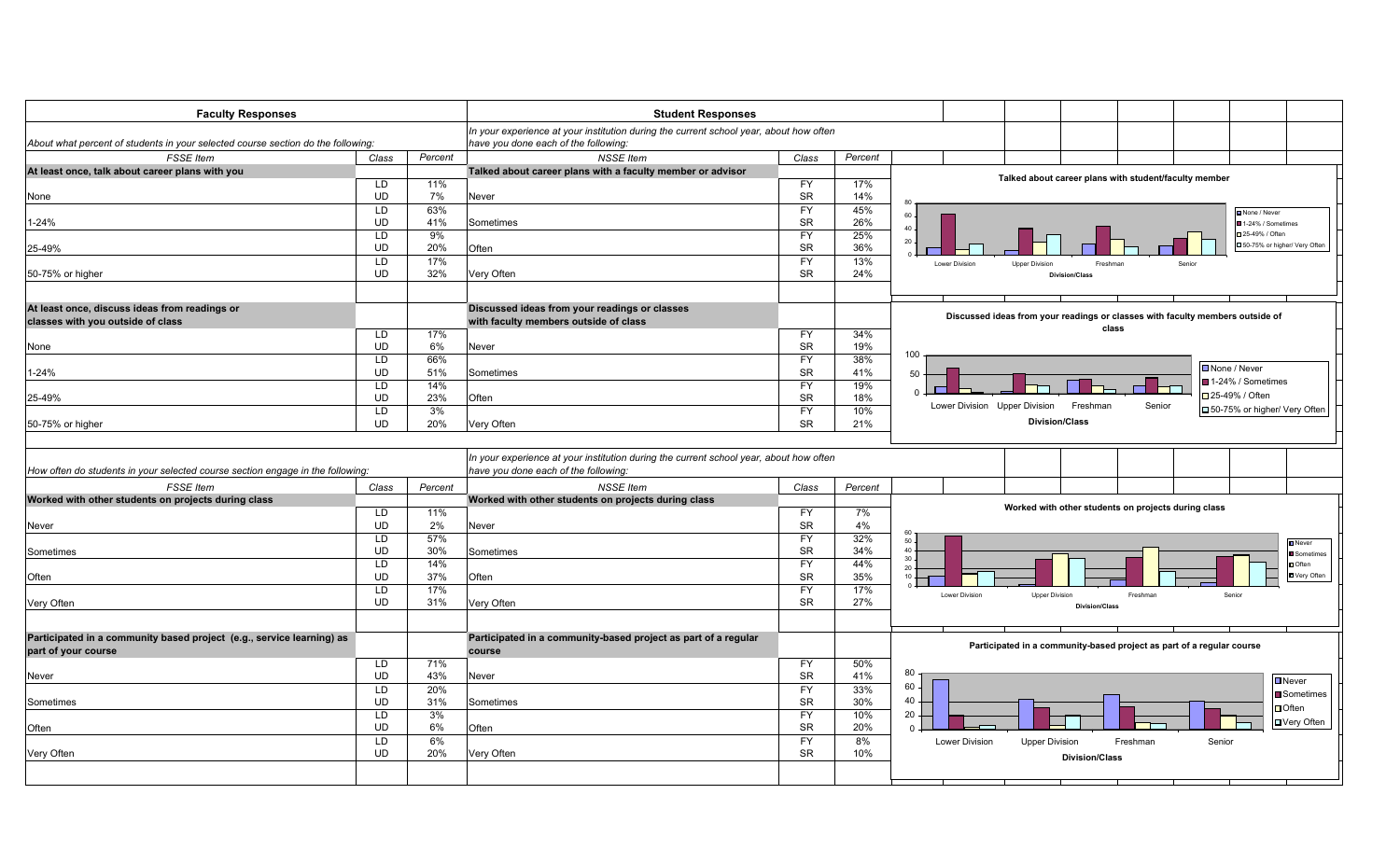| <b>Faculty Responses</b>                                                            |                 |            | <b>Student Responses</b>                                                                                                       |                        |            |                |                       |                                                                                |        |                          |
|-------------------------------------------------------------------------------------|-----------------|------------|--------------------------------------------------------------------------------------------------------------------------------|------------------------|------------|----------------|-----------------------|--------------------------------------------------------------------------------|--------|--------------------------|
| How often do students in your selected course section engage in the following:      |                 |            | In your experience at your institution during the current school year, about how often<br>have you done each of the following: |                        |            |                |                       |                                                                                |        |                          |
| <b>FSSE</b> Item                                                                    | Class           | Percent    | <b>NSSE Item</b>                                                                                                               | Class                  | Percent    |                |                       |                                                                                |        |                          |
| Use an electronic medium (listserv, chat group, Internet, instant                   |                 |            | Use an electronic medium (listserv, chat group, Internet, instant                                                              |                        |            |                |                       |                                                                                |        |                          |
| messaging, etc.) to discuss or complete an assignment                               |                 |            | messaging, etc.) to discuss or complete an assignment                                                                          |                        |            |                |                       | Use an electronic medium to discuss or complete an assignment                  |        |                          |
|                                                                                     | LD              | 31%        |                                                                                                                                | <b>FY</b>              | 26%        |                |                       |                                                                                |        |                          |
| <b>Never</b>                                                                        | UD              | 13%        | Never                                                                                                                          | <b>SR</b>              | 15%        | 50<br>40       |                       |                                                                                |        |                          |
|                                                                                     | LD              | 26%        |                                                                                                                                | <b>FY</b>              | 26%        | 30             |                       |                                                                                |        | Never                    |
| Sometimes                                                                           | <b>UD</b>       | 28%        | Sometimes                                                                                                                      | <b>SR</b>              | 20%        | 20             |                       |                                                                                |        | Sometimes                |
|                                                                                     | LD<br><b>UD</b> | 20%<br>17% |                                                                                                                                | <b>FY</b><br><b>SR</b> | 23%<br>19% | 10             |                       |                                                                                |        | $\Box$ Often             |
| Often                                                                               | LD              | 23%        | Often                                                                                                                          | <b>FY</b>              | 25%        | Lower Division | <b>Upper Division</b> | Freshman                                                                       | Senior | □ Very Often             |
| Very Often                                                                          | <b>UD</b>       | 43%        | Very Often                                                                                                                     | <b>SR</b>              | 46%        |                | <b>Division/Class</b> |                                                                                |        |                          |
|                                                                                     |                 |            |                                                                                                                                |                        |            |                |                       |                                                                                |        |                          |
|                                                                                     |                 |            |                                                                                                                                |                        |            |                |                       |                                                                                |        |                          |
| Receive prompt feedback (written or oral) from you on their academic<br>performance |                 |            | Receive prompt feedback from faculty on your academic<br>performance (written or oral)                                         |                        |            |                |                       | Receive prompt feedback on academic performance                                |        |                          |
|                                                                                     | LD              | 0%         |                                                                                                                                | <b>FY</b>              | 2%         |                |                       |                                                                                |        |                          |
| Never                                                                               | <b>UD</b>       | 0%         | Never                                                                                                                          | <b>SR</b>              | 5%         | 80             |                       |                                                                                |        |                          |
|                                                                                     | LD              | 11%        |                                                                                                                                | <b>FY</b>              | 35%        | 60<br>40       |                       |                                                                                |        | $\Box$ Never             |
| Sometimes                                                                           | <b>UD</b>       | 6%         | Sometimes                                                                                                                      | <b>SR</b>              | 20%        | 20             |                       |                                                                                |        | ■ Sometimes              |
|                                                                                     | LD              | 26%        |                                                                                                                                | <b>FY</b>              | 45%        | $\Omega$       |                       |                                                                                |        | $\Box$ Often             |
| Often                                                                               | <b>UD</b>       | 51%        | Often                                                                                                                          | <b>SR</b>              | 40%        | Lower Division | <b>Upper Division</b> | Freshman                                                                       | Senior | <b>□ Very Often</b>      |
|                                                                                     | LD              | 63%        |                                                                                                                                | <b>FY</b><br><b>SR</b> | 18%        |                | <b>Division/Class</b> |                                                                                |        |                          |
| Very Often                                                                          | <b>UD</b>       | 43%        | Very Often                                                                                                                     |                        | 35%        |                |                       |                                                                                |        |                          |
|                                                                                     |                 |            |                                                                                                                                |                        |            |                |                       |                                                                                |        |                          |
| Have serious conversations in your course with                                      |                 |            | Have serious conversations in your course with                                                                                 |                        |            |                |                       | Have serious conversations in your course with students of a different race or |        |                          |
| students of a different race or ethnicity than their own                            |                 |            | students of a different race or ethnicity than their own                                                                       |                        |            |                |                       | ethnicity than their own                                                       |        |                          |
| Never                                                                               | LD<br><b>UD</b> | 9%<br>11%  | Never                                                                                                                          | <b>FY</b><br><b>SR</b> | 14%<br>7%  |                |                       |                                                                                |        |                          |
|                                                                                     | LD              | 37%        |                                                                                                                                | <b>FY</b>              | 33%        | 60             |                       |                                                                                |        |                          |
| Sometimes                                                                           | <b>UD</b>       | 44%        | Sometimes                                                                                                                      | <b>SR</b>              | 29%        | 40             |                       |                                                                                |        | $\square$ Never          |
|                                                                                     | LD              | 14%        |                                                                                                                                | <b>FY</b>              | 30%        | 20<br>$\Omega$ |                       |                                                                                |        | $\blacksquare$ Sometimes |
| Often                                                                               | <b>UD</b>       | 30%        | Often                                                                                                                          | <b>SR</b>              | 28%        | Lower Division |                       |                                                                                | Senior | $\Box$ Often             |
|                                                                                     | LD              | 40%        |                                                                                                                                | <b>FY</b>              | 22%        |                | <b>Upper Division</b> | Freshman                                                                       |        | <b>D</b> Very Often      |
| Very Often                                                                          | <b>UD</b>       | 15%        | Very Often                                                                                                                     | <b>SR</b>              | 36%        |                | <b>Division/Class</b> |                                                                                |        |                          |
|                                                                                     |                 |            |                                                                                                                                |                        |            |                |                       |                                                                                |        |                          |
| Have serious conversations in your course with students who                         |                 |            | Have serious conversations in your course with students who are                                                                |                        |            |                |                       |                                                                                |        |                          |
| are very different from them in terms of their religious beliefs, political         |                 |            | very different from them in terms of their religious beliefs,                                                                  |                        |            |                |                       | Have serious conversations in your course with students who are very different |        |                          |
| opinions, or personal values                                                        |                 |            | political opinions, or personal values                                                                                         |                        |            |                |                       | from them                                                                      |        |                          |
|                                                                                     | LD              | 11%        |                                                                                                                                | FY                     | 15%        |                |                       |                                                                                |        |                          |
| Never                                                                               | <b>UD</b>       | 15%        | Never                                                                                                                          | <b>SR</b>              | 11%        | 60             |                       |                                                                                |        |                          |
|                                                                                     | LD              | 51%        |                                                                                                                                | <b>FY</b>              | 36%        | 40             |                       |                                                                                |        | $\Box$ Never             |
| Sometimes                                                                           | <b>UD</b>       | 56%        | Sometimes                                                                                                                      | <b>SR</b>              | 32%        | 20<br>$\Omega$ |                       |                                                                                |        | ■ Sometimes              |
|                                                                                     | LD              | 9%         |                                                                                                                                | <b>FY</b>              | 25%        | Lower Division | <b>Upper Division</b> | Freshman                                                                       | Senior | $\Box$ Often             |
| Often                                                                               | <b>UD</b>       | 15%        | Often                                                                                                                          | <b>SR</b>              | 24%        |                |                       |                                                                                |        | $\nabla$ Very Often      |
|                                                                                     | LD              | 29%        |                                                                                                                                | <b>FY</b>              | 23%        |                | <b>Division/Class</b> |                                                                                |        |                          |
| Very Often                                                                          | <b>UD</b>       | 15%        | Very Often                                                                                                                     | <b>SR</b>              | 33%        |                |                       |                                                                                |        |                          |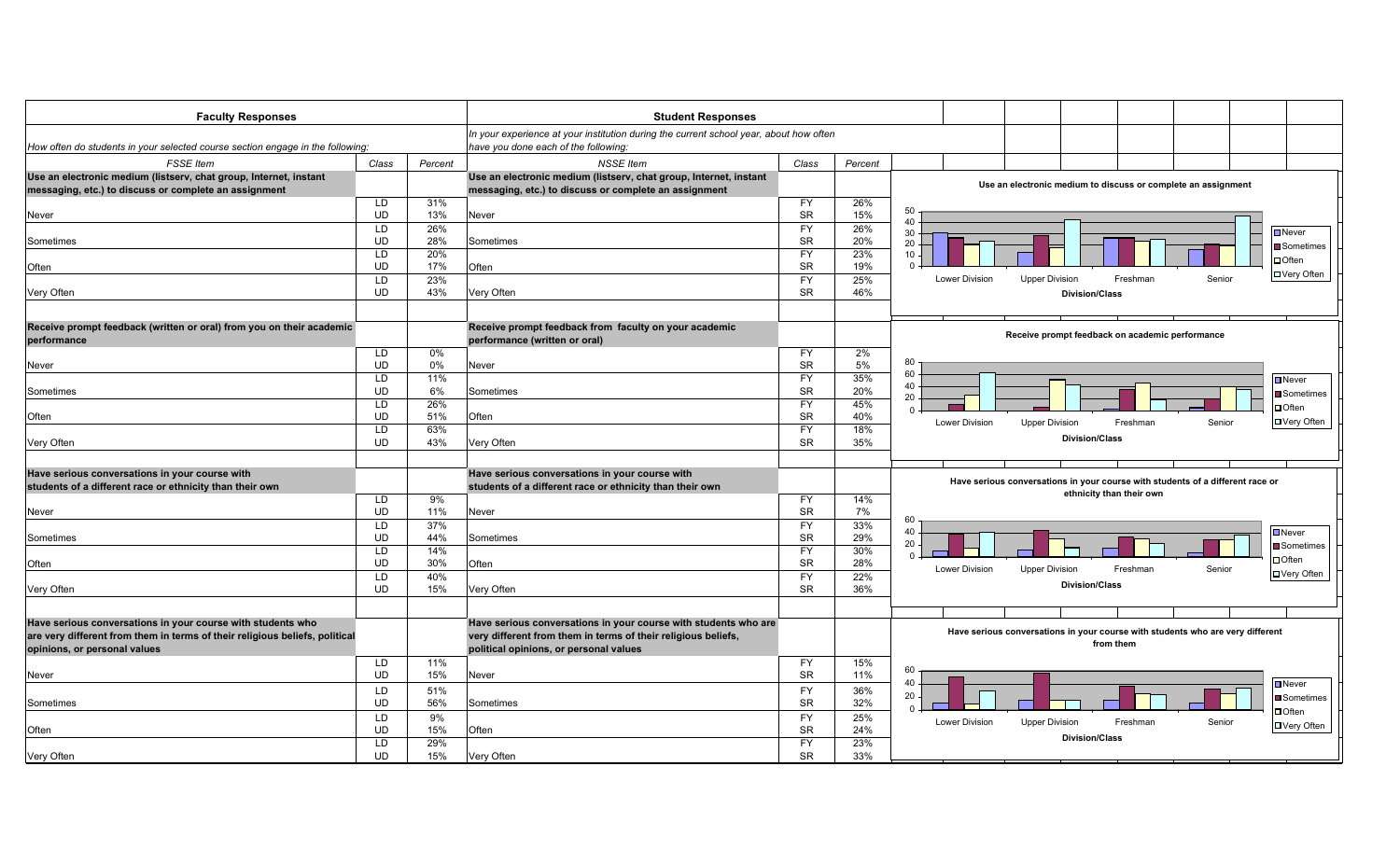| <b>Faculty Responses</b>                                                                    |           |         | <b>Student Responses</b>                                                          |           |         |                                                                      |                             |  |
|---------------------------------------------------------------------------------------------|-----------|---------|-----------------------------------------------------------------------------------|-----------|---------|----------------------------------------------------------------------|-----------------------------|--|
|                                                                                             |           |         |                                                                                   |           |         |                                                                      |                             |  |
| In your selected course section, about how much reading and writing do you assign students? |           |         | During the current school year, about how much reading and writing have you done? |           |         |                                                                      |                             |  |
| FSSE Item                                                                                   | Class     | Percent | <b>NSSE Item</b>                                                                  | Class     | Percent |                                                                      |                             |  |
| Number of written papers or reports 20 pages or more                                        |           |         | Number of written papers or reports 20 pages or more                              |           |         | Number of written papers or reports 20 pages or more                 |                             |  |
|                                                                                             | LD        | 94%     |                                                                                   | <b>FY</b> | 81%     |                                                                      |                             |  |
| None                                                                                        | UD        | 82%     | None                                                                              | <b>SR</b> | 66%     | $100 -$                                                              | $\n  Two$                   |  |
|                                                                                             | LD        | $0\%$   |                                                                                   | <b>FY</b> | 13%     |                                                                      |                             |  |
|                                                                                             | UD        | 12%     | Between 1 and 4                                                                   | <b>SR</b> | 26%     | $80 -$                                                               | ■ 1/ Between 1 and 4        |  |
|                                                                                             | LD        | $0\%$   |                                                                                   | <b>FY</b> | 4%      | $60 -$                                                               |                             |  |
| $2$ to $3$                                                                                  | <b>UD</b> | 4%      | Between 5 and 10                                                                  | <b>SR</b> | 5%      | $40 +$                                                               | □ 2 to 3/Between            |  |
|                                                                                             | LD        | 6%      |                                                                                   | <b>FY</b> | 3%      | $20 -$                                                               | 5 and 10                    |  |
| 4 to 6                                                                                      | UD        | 2%      | Between 11 and 20                                                                 | <b>SR</b> | 1%      |                                                                      | □ 4 to 6/ Between           |  |
|                                                                                             | LD        | $0\%$   |                                                                                   | <b>FY</b> | 0%      | <b>Upper Division</b><br><b>Lower Division</b><br>Freshman<br>Senior | 11 and 20                   |  |
| More than 6                                                                                 | <b>UD</b> | $0\%$   | More than 20                                                                      | <b>SR</b> | 1%      | <b>Division/Class</b>                                                | 6 or more/20                |  |
|                                                                                             |           |         |                                                                                   |           |         |                                                                      | or more                     |  |
|                                                                                             |           |         |                                                                                   |           |         |                                                                      |                             |  |
| Number of written papers or reports between 5 and 19 pages                                  |           |         | Number of written papers or reports between 5 and 19 pages                        |           |         | Number of written papers or reports                                  |                             |  |
|                                                                                             | LD        | 64%     |                                                                                   | <b>FY</b> | 35%     | between 5 and 19 pages                                               |                             |  |
| None                                                                                        | UD        | 32%     | None                                                                              | <b>SR</b> | 22%     |                                                                      | $\Box$ None                 |  |
|                                                                                             | LD        | 18%     |                                                                                   | <b>FY</b> | 46%     | 80                                                                   |                             |  |
|                                                                                             | UD        | 28%     | Between 1 and 4                                                                   | <b>SR</b> | 48%     | 60                                                                   | ■ 1/ Between 1 and 4        |  |
|                                                                                             | LD        | 9%      |                                                                                   | <b>FY</b> | 16%     | 40                                                                   |                             |  |
| $2$ to $3$                                                                                  | UD        | 22%     | Between 5 and 10                                                                  | <b>SR</b> | 22%     | 20                                                                   | $\square$ 2 to 3/Between    |  |
|                                                                                             | LD        | 6%      |                                                                                   | <b>FY</b> | 3%      |                                                                      | 5 and 10                    |  |
| 4 to 6                                                                                      | <b>UD</b> | 16%     | Between 11 and 20                                                                 | <b>SR</b> | 5%      | <b>Lower Division</b><br>Senior<br>Freshman                          | □4 to 6/ Between            |  |
|                                                                                             | LD        | 3%      |                                                                                   | <b>FY</b> | 0%      | <b>Upper Division</b>                                                | 11 and 20                   |  |
| More than 6                                                                                 | <b>UD</b> | 2%      | More than 20                                                                      | <b>SR</b> | 2%      | <b>Division/Class</b>                                                | $\blacksquare$ 6 or more/20 |  |
|                                                                                             |           |         |                                                                                   |           |         |                                                                      | or more                     |  |
|                                                                                             |           |         |                                                                                   |           |         |                                                                      |                             |  |
| Number of written papers or reports fewer than 5 pages                                      |           |         | Number of written papers or reports fewer than 5 pages                            |           |         | Number of written papers or                                          |                             |  |
|                                                                                             | LD        | 24%     |                                                                                   | <b>FY</b> | 6%      | reports fewer than 5 pages                                           |                             |  |
| None                                                                                        | UD        | 8%      | None                                                                              | <b>SR</b> | 11%     |                                                                      | $\square$ None              |  |
|                                                                                             | LD        | 9%      |                                                                                   | <b>FY</b> | 42%     |                                                                      |                             |  |
|                                                                                             | <b>UD</b> | 9%      | Between 1 and 4                                                                   | <b>SR</b> | 42%     | 50<br>40                                                             | ■ 1/ Between 1 and 4        |  |
|                                                                                             | LD        | 29%     |                                                                                   | <b>FY</b> | 28%     | 30                                                                   |                             |  |
| $2$ to $3$                                                                                  | UD        | 42%     | Between 5 and 10                                                                  | <b>SR</b> | 23%     | 20                                                                   | $\square$ 2 to 3/Between    |  |
|                                                                                             | LD        | 18%     |                                                                                   | <b>FY</b> | 19%     | 10                                                                   | 5 and 10                    |  |
| 4 to 6                                                                                      | UD        | 23%     | Between 11 and 20                                                                 | <b>SR</b> | 15%     |                                                                      | □4 to 6/ Between            |  |
|                                                                                             | LD        | 21%     |                                                                                   | <b>FY</b> | 4%      | Lower Division<br><b>Upper Division</b><br>Senior<br>Freshman        | 11 and 20                   |  |
| More than 6                                                                                 | UD        | 19%     | More than 20                                                                      | <b>SR</b> | 9%      | <b>Division/Class</b>                                                | 6 or more/20                |  |
|                                                                                             |           |         |                                                                                   |           |         |                                                                      | or more                     |  |
|                                                                                             |           |         |                                                                                   |           |         |                                                                      |                             |  |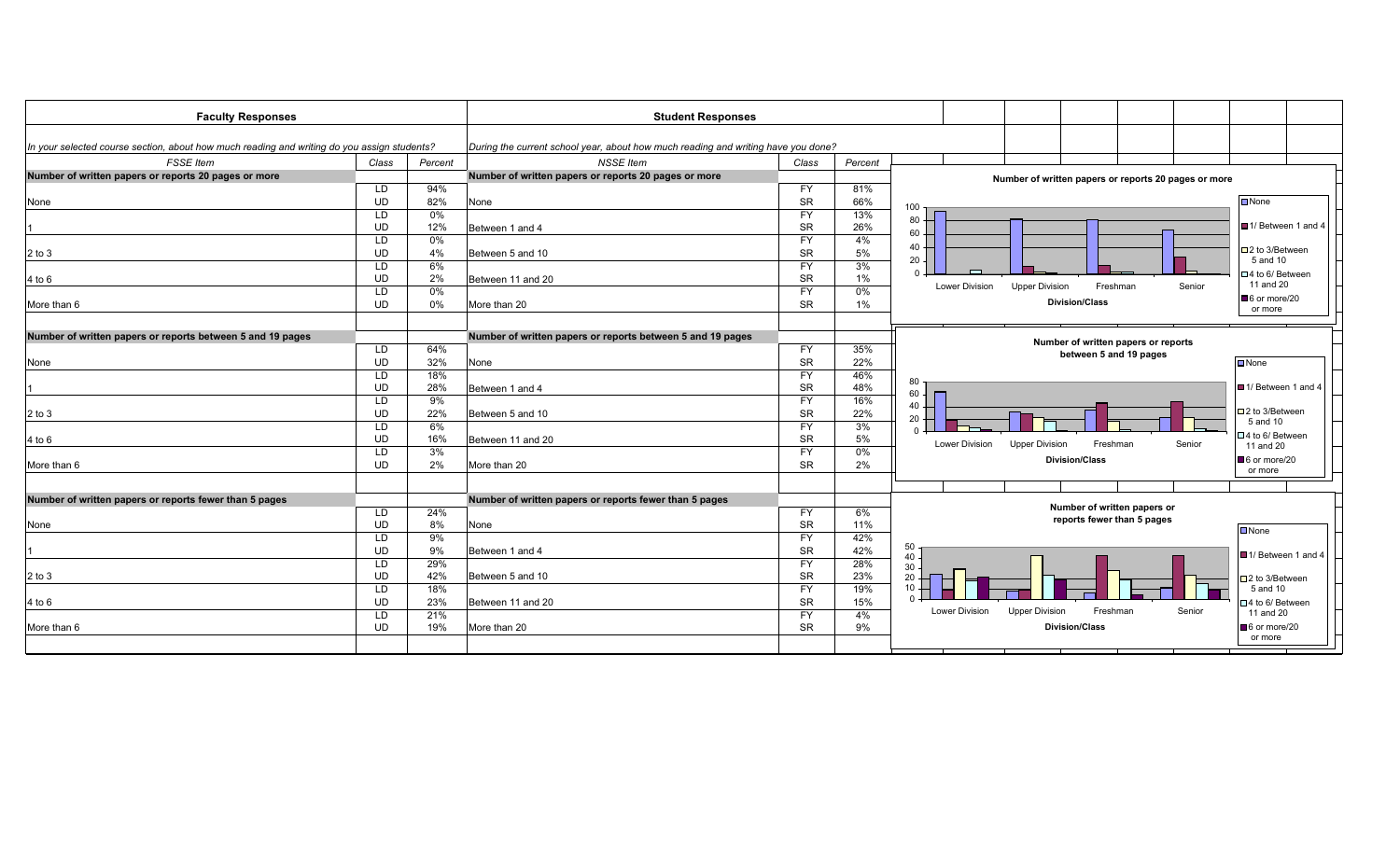| <b>Faculty Responses</b>                                                                                                      |                        |              | <b>Student Responses</b>                                                                                    |                        |            |                       |                                                                   |                           |        |                       |
|-------------------------------------------------------------------------------------------------------------------------------|------------------------|--------------|-------------------------------------------------------------------------------------------------------------|------------------------|------------|-----------------------|-------------------------------------------------------------------|---------------------------|--------|-----------------------|
| In a typical week, how many homework problem sets do you require students in your selected                                    |                        |              |                                                                                                             |                        |            |                       |                                                                   |                           |        |                       |
| course section to complete?                                                                                                   |                        |              | In a typical week how many homework problem sets do you complete?                                           |                        |            |                       |                                                                   |                           |        |                       |
| <b>FSSE</b> Item                                                                                                              | Class                  | Percent      | <b>NSSE Item</b>                                                                                            | Class                  | Percent    |                       |                                                                   |                           |        |                       |
| Number of problem sets that take your students more than one hour<br>to complete                                              |                        |              | Number of problem sets that take your students more than one<br>hour to complete                            |                        |            |                       | Number of problem sets that take your students more               |                           |        |                       |
|                                                                                                                               | LD                     | 32%          |                                                                                                             | <b>FY</b>              | 18%        |                       |                                                                   | than one hour to complete |        |                       |
| None                                                                                                                          | <b>UD</b>              | 20%          | None                                                                                                        | <b>SR</b>              | 14%        |                       |                                                                   |                           |        |                       |
|                                                                                                                               | LD                     | 35%          |                                                                                                             | <b>FY</b>              | 38%        |                       |                                                                   |                           |        |                       |
| 1 to 2                                                                                                                        | <b>UD</b>              | 52%          | l to 2                                                                                                      | <b>SR</b>              | 33%        | 60                    |                                                                   |                           |        | $\n  None\n$          |
|                                                                                                                               | <b>LD</b>              | 18%          |                                                                                                             | <b>FY</b>              | 24%        | 40                    |                                                                   |                           |        | $\blacksquare$ 1 to 2 |
| $3$ to 4                                                                                                                      | <b>UD</b>              | 13%          | $3$ to 4                                                                                                    | <b>SR</b>              | 37%        | 20                    |                                                                   |                           |        | $\Box$ 3 to 4         |
|                                                                                                                               | <b>LD</b><br><b>UD</b> | 6%<br>4%     | 5 to 6                                                                                                      | <b>FY</b><br><b>SR</b> | 6%<br>5%   |                       |                                                                   |                           |        |                       |
| $5$ to $6$                                                                                                                    | LD                     | 9%           |                                                                                                             | <b>FY</b>              | 14%        |                       | Lower Division Upper Division                                     | Freshman                  | Senior | $\Box$ 5 to 6         |
| More than 6                                                                                                                   | <b>UD</b>              | 11%          | More than 6                                                                                                 | <b>SR</b>              | 11%        |                       | <b>Division/Class</b>                                             |                           |        | More than 6           |
|                                                                                                                               |                        |              |                                                                                                             |                        |            |                       |                                                                   |                           |        |                       |
| Number of problem sets that take your students less than one hour to                                                          |                        |              | Number of problem sets that take your students less than one                                                |                        |            |                       |                                                                   |                           |        |                       |
| complete                                                                                                                      |                        |              | hour to complete                                                                                            |                        |            |                       | Number of problem sets that take less than one hour to complete   |                           |        |                       |
|                                                                                                                               | LD                     | 37%          |                                                                                                             | <b>FY</b>              | 10%        | 60                    |                                                                   |                           |        |                       |
| None                                                                                                                          | <b>UD</b>              | 35%          | None                                                                                                        | <b>SR</b>              | 20%        | 50                    |                                                                   |                           |        |                       |
|                                                                                                                               | LD                     | 37%          |                                                                                                             | <b>FY</b>              | 34%        | 40                    |                                                                   |                           |        | $\n  None\n$          |
| l to 2                                                                                                                        | <b>UD</b>              | 33%          | I to $2$                                                                                                    | <b>SR</b>              | 48%        | 30<br>20              |                                                                   |                           |        | $\blacksquare$ 1 to 2 |
|                                                                                                                               | <b>LD</b><br><b>UD</b> | 14%          |                                                                                                             | <b>FY</b><br><b>SR</b> | 33%        | 10                    |                                                                   |                           |        | $\Box$ 3 to 4         |
| $3$ to 4                                                                                                                      | LD                     | 21%<br>$0\%$ | 3 to 4                                                                                                      | <b>FY</b>              | 15%<br>10% |                       |                                                                   |                           |        | $\Box$ 5 to 6         |
| $5$ to $6$                                                                                                                    | <b>UD</b>              | 4%           | 5 to 6                                                                                                      | <b>SR</b>              | 9%         | <b>Lower Division</b> | <b>Upper Division</b>                                             | Freshman                  | Senior | More than 6           |
|                                                                                                                               | LD                     | 11%          |                                                                                                             | <b>FY</b>              | 13%        |                       | <b>Division/Class</b>                                             |                           |        |                       |
| More than 6                                                                                                                   | <b>UD</b>              | 8%           | More than 6                                                                                                 | <b>SR</b>              | 7%         |                       |                                                                   |                           |        |                       |
|                                                                                                                               |                        |              |                                                                                                             |                        |            |                       |                                                                   |                           |        |                       |
| In your selected course section, how much emphasis do you place on engaging students<br>to each of these mental activities?   |                        |              | During the current school year, how much has your coursework emphasized the<br>following mental activities? |                        |            |                       |                                                                   |                           |        |                       |
| <b>FSSE</b> Item                                                                                                              | Class                  | Percent      | <b>NSSE Item</b>                                                                                            | Class                  | Percent    |                       |                                                                   |                           |        |                       |
| Memorizing facts, ideas, or methods from your course and readings<br>so students can repeat them pretty much in the same form |                        |              | Memorizing facts, ideas, or methods from your course and<br>readings                                        |                        |            |                       | Memorizing facts, ideas, or methods from your course and readings |                           |        |                       |
|                                                                                                                               | <b>LD</b>              | 31%          |                                                                                                             | <b>FY</b>              | 5%         | 60<br>50              |                                                                   |                           |        | UVery Little/Often    |
| Very little                                                                                                                   | <b>UD</b>              | 31%          | Very Little                                                                                                 | <b>SR</b>              | 7%         | 40                    |                                                                   |                           |        | <b>■</b> Some         |
|                                                                                                                               | LD<br><b>UD</b>        | 31%          |                                                                                                             | <b>FY</b><br><b>SR</b> | 25%<br>25% | 30                    |                                                                   |                           |        | □ Quite a bit         |
| Some                                                                                                                          | LD                     | 48%<br>29%   | Some                                                                                                        | <b>FY</b>              | 42%        | 20<br>10              |                                                                   |                           |        | □ Very much           |
| Quite a bit                                                                                                                   | <b>UD</b>              | 19%          | Quite a bit                                                                                                 | <b>SR</b>              | 37%        |                       |                                                                   |                           |        |                       |
|                                                                                                                               | LD                     | 9%           |                                                                                                             | <b>FY</b>              | 29%        | <b>Lower Division</b> | <b>Upper Division</b>                                             | Freshman                  | Senior |                       |
| Very much                                                                                                                     | <b>UD</b>              | 2%           | Very much                                                                                                   | <b>SR</b>              | 31%        |                       | <b>Division/Class</b>                                             |                           |        |                       |
|                                                                                                                               |                        |              |                                                                                                             |                        |            |                       |                                                                   |                           |        |                       |
|                                                                                                                               |                        |              |                                                                                                             |                        |            |                       |                                                                   |                           |        |                       |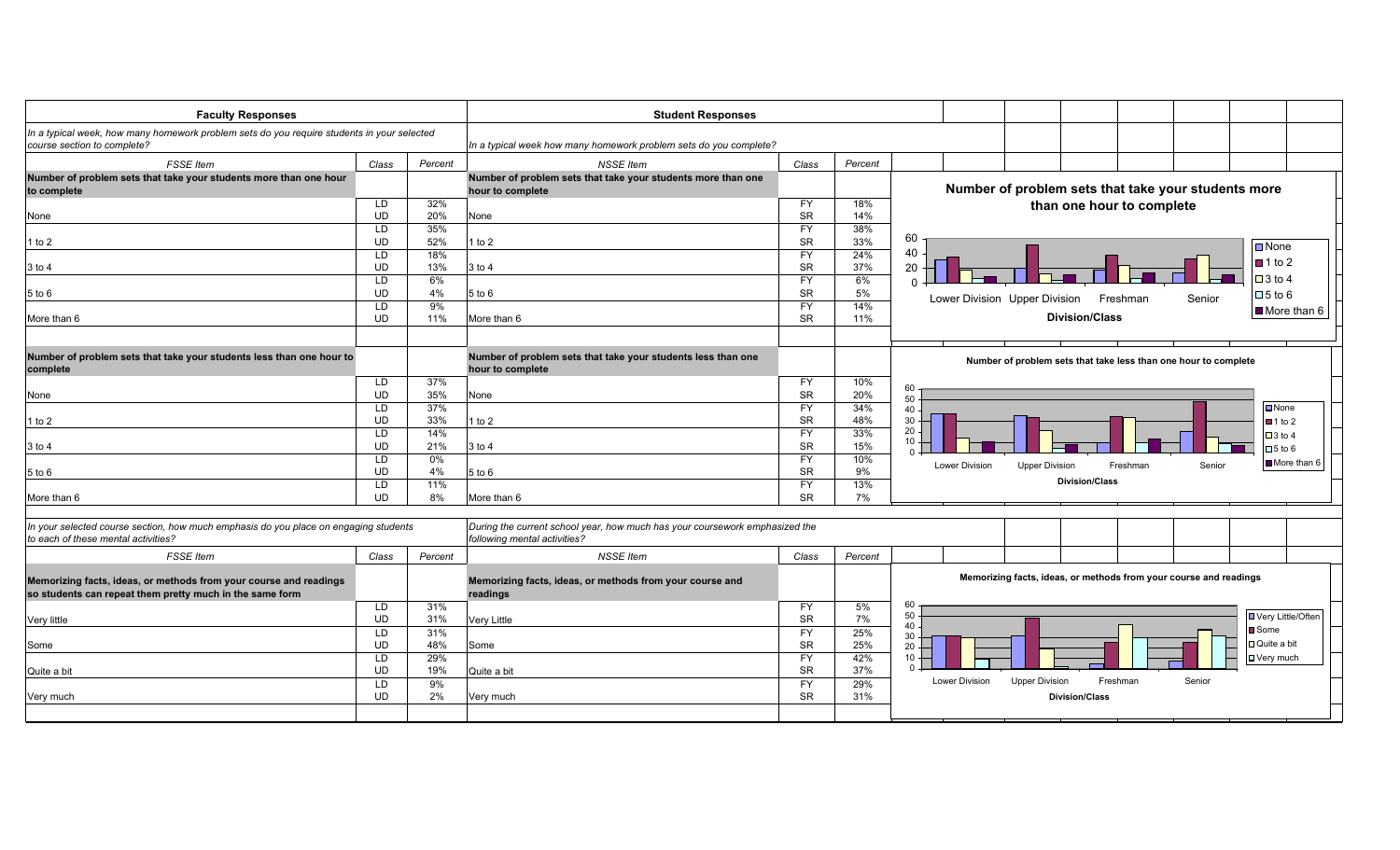| <b>Faculty Responses</b>                                                                                                    |                 |            | <b>Student Responses</b>                                                                                    |                        |            |                                                                                     |
|-----------------------------------------------------------------------------------------------------------------------------|-----------------|------------|-------------------------------------------------------------------------------------------------------------|------------------------|------------|-------------------------------------------------------------------------------------|
| In your selected course section, how much emphasis do you place on engaging students to each of<br>these mental activities? |                 |            | During the current school year, how much has your coursework emphasized the<br>following mental activities? |                        |            |                                                                                     |
| <b>FSSE</b> Item                                                                                                            | Class           | Percent    | <b>NSSE Item</b>                                                                                            | Class                  | Percent    |                                                                                     |
| Analyzing the basic elements of an idea, experience or theory                                                               |                 |            | Analyzing the basic elements of an idea, experience or theory                                               |                        |            | Analyzing the basic elements of an idea, experience, or theory                      |
|                                                                                                                             | LD              | 0%         |                                                                                                             | <b>FY</b>              | 2%         |                                                                                     |
| Very little                                                                                                                 | <b>UD</b>       | 0%         | Very Little                                                                                                 | <b>SR</b>              | 2%         | 60                                                                                  |
| Some                                                                                                                        | LD<br><b>UD</b> | 12%<br>17% | Some                                                                                                        | <b>FY</b><br><b>SR</b> | 27%<br>11% | <b>D</b> Very Little<br>50<br>Some                                                  |
|                                                                                                                             | LD              | 24%        |                                                                                                             | <b>FY</b>              | 45%        | $\Delta$<br>30<br>Quite a bit                                                       |
| Quite a bit                                                                                                                 | <b>UD</b>       | 44%        | Quite a bit                                                                                                 | <b>SR</b>              | 45%        | 20<br>Very much                                                                     |
|                                                                                                                             | LD              | 65%        |                                                                                                             | <b>FY</b>              | 27%        | <b>Lower Division</b><br><b>Upper Division</b><br>Freshman<br>Senior                |
| Very much                                                                                                                   | <b>UD</b>       | 39%        | Very much                                                                                                   | <b>SR</b>              | 42%        | <b>Division/Class</b>                                                               |
|                                                                                                                             |                 |            |                                                                                                             |                        |            |                                                                                     |
| In your selected course section, how much emphasis do you place on engaging students<br>to each of these mental activities? |                 |            | During the current school year, how much has your coursework emphasized the<br>following mental activities? |                        |            |                                                                                     |
| <b>FSSE</b> Item                                                                                                            | Class           | Percent    | <b>NSSE Item</b>                                                                                            | Class                  | Percent    |                                                                                     |
| Synthesizing and organizing ideas, information, or experience into<br>new, more complex interpretations and relationships   |                 |            | Synthesizing and organizing ideas, information, or experiences                                              |                        |            | Synthesizing and organizing ideas, information, or experiences                      |
|                                                                                                                             | LD.             | 0%         |                                                                                                             | <b>FY</b>              | 4%         | 60                                                                                  |
| Very little                                                                                                                 | UD              | 0%         | Very little                                                                                                 | <b>SR</b>              | 2%         | 40                                                                                  |
|                                                                                                                             | LD<br><b>UD</b> | 23%<br>17% |                                                                                                             | <b>FY</b><br><b>SR</b> | 21%<br>24% | ■ Very Little                                                                       |
| Some                                                                                                                        | LD              | 23%        | Some                                                                                                        | <b>FY</b>              | 47%        | 20<br>■Some                                                                         |
| Quite a bit                                                                                                                 | UD              | 39%        | Quite a bit                                                                                                 | <b>SR</b>              | 33%        | <b>□</b> Quite a bit<br>$\Omega$                                                    |
|                                                                                                                             | LD              | 54%        |                                                                                                             | <b>FY</b>              | 29%        | □ Very much<br><b>Lower Division</b><br><b>Upper Division</b><br>Freshman<br>Senior |
| Very much                                                                                                                   | <b>UD</b>       | 44%        | Very much                                                                                                   | <b>SR</b>              | 41%        | <b>Division/Class</b>                                                               |
|                                                                                                                             |                 |            |                                                                                                             |                        |            |                                                                                     |
| Making judgments about the value of information, arguments<br>or methods                                                    |                 |            | Making judgments about the value of information,<br>arguments or methods                                    |                        |            | Making judgments about the value of information, arguments or methods               |
|                                                                                                                             | <b>LD</b>       | 3%         |                                                                                                             | <b>FY</b>              | 5%         |                                                                                     |
| Very little                                                                                                                 | <b>UD</b>       | 2%         | Very little                                                                                                 | <b>SR</b>              | 8%         | 50<br>D Very Little<br>40                                                           |
|                                                                                                                             | LD              | 34%        |                                                                                                             | <b>FY</b>              | 29%        | 30<br>■ Some                                                                        |
| Some                                                                                                                        | <b>UD</b>       | 19%        | Some                                                                                                        | <b>SR</b>              | 16%        | 20<br>□ Quite a bit                                                                 |
|                                                                                                                             | LD              | 26%        |                                                                                                             | <b>FY</b>              | 36%        | 10<br>□ Very much                                                                   |
| Quite a bit                                                                                                                 | UD              | 37%        | Quite a bit                                                                                                 | <b>SR</b>              | 41%        | $\Omega$                                                                            |
|                                                                                                                             | LD              | 37%        |                                                                                                             | <b>FY</b>              | 31%        | <b>Lower Division</b><br><b>Upper Division</b><br>Freshman<br>Senior                |
| Very much                                                                                                                   | UD              | 43%        | Very much                                                                                                   | <b>SR</b>              | 35%        | <b>Division/Class</b>                                                               |
|                                                                                                                             |                 |            |                                                                                                             |                        |            |                                                                                     |
|                                                                                                                             |                 |            |                                                                                                             |                        |            |                                                                                     |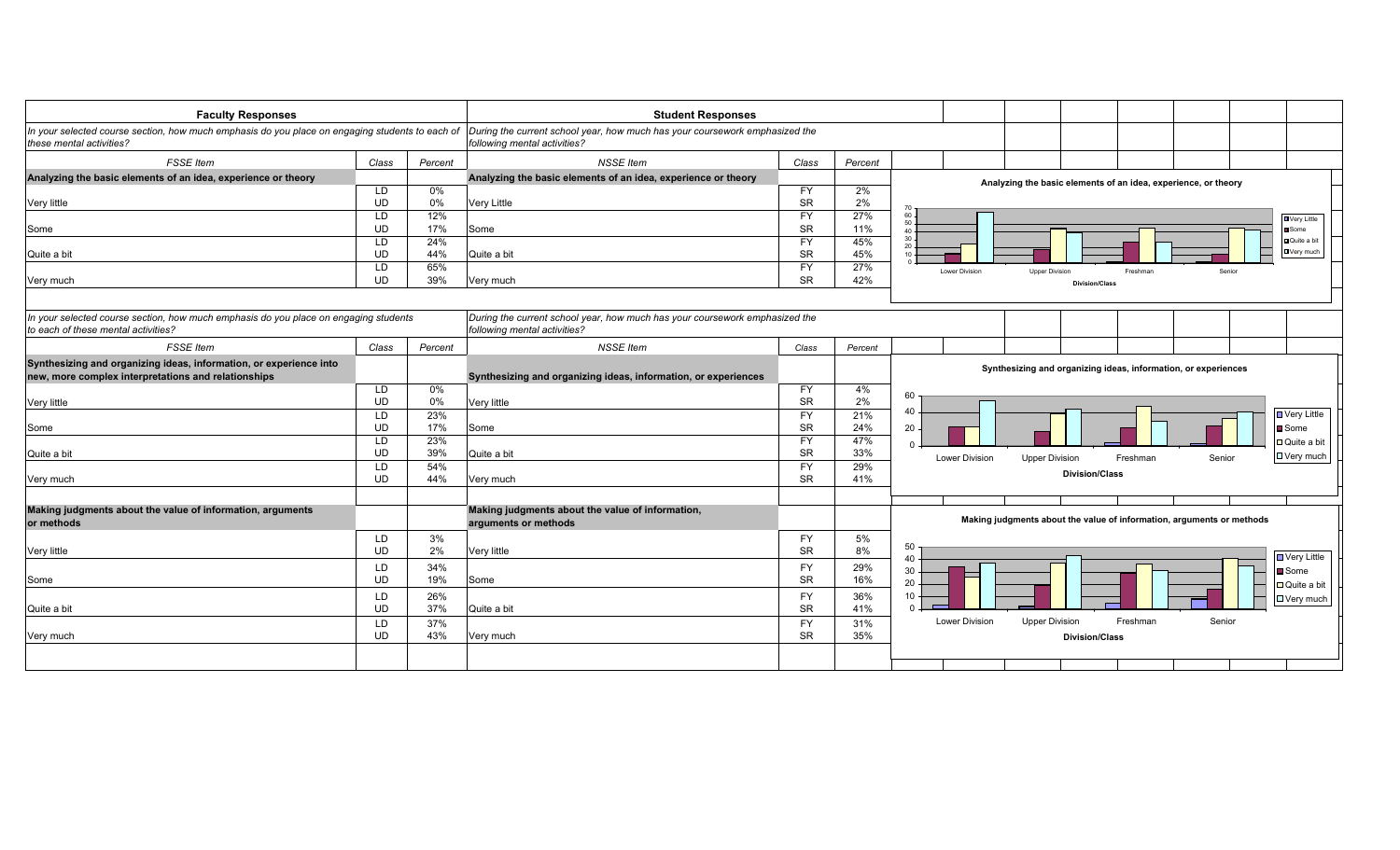| <b>Faculty Responses</b>                                                                                                   |                 |            | <b>Student Responses</b>                                                                                                                          |                        |             |                                                                                                           |
|----------------------------------------------------------------------------------------------------------------------------|-----------------|------------|---------------------------------------------------------------------------------------------------------------------------------------------------|------------------------|-------------|-----------------------------------------------------------------------------------------------------------|
| To what extent do you structure your selected course section so that students learn and<br>develop in the following areas: |                 |            | To what extent has your experience at this institution contributed to your knowledge,<br>skills, and personal development in the following areas: |                        |             |                                                                                                           |
| <b>FSSE</b> Item                                                                                                           | Class           | Percent    | <b>NSSE Item</b>                                                                                                                                  | Class                  | Percent     |                                                                                                           |
| Applying theories or concepts to practical problems or in new<br>situations                                                |                 |            | Applying theories or concepts to practical problems or in new<br>situations                                                                       |                        |             | Applying theories or concepts to practical problems or<br>in new situations                               |
| Very little                                                                                                                | LD<br><b>UD</b> | 0%<br>0%   | Very little                                                                                                                                       | <b>FY</b><br><b>SR</b> | 2%<br>3%    |                                                                                                           |
| Some                                                                                                                       | LD<br><b>UD</b> | 6%<br>9%   | Some                                                                                                                                              | <b>FY</b><br><b>SR</b> | 22%<br>17%  | 100<br>■ Very Little<br>50                                                                                |
| Quite a bit                                                                                                                | LD<br><b>UD</b> | 31%<br>33% | Quite a bit                                                                                                                                       | <b>FY</b><br><b>SR</b> | 40%<br>29%  | ■ Some<br>$\Omega$<br>□ Quite a bit<br>Lower Division Upper Division<br>Freshman<br>Senior                |
| Very much                                                                                                                  | LD<br><b>UD</b> | 63%<br>57% | Very much                                                                                                                                         | <b>FY</b><br><b>SR</b> | 37%<br>51%  | □ Very much<br><b>Division/Class</b>                                                                      |
| Writing clearly and effectively                                                                                            |                 |            | Writing clearly and effectively                                                                                                                   |                        |             |                                                                                                           |
| Very little                                                                                                                | LD<br><b>UD</b> | 17%<br>2%  | Very little                                                                                                                                       | <b>FY</b><br>SR        | 2%<br>4%    | Writing clearly and effectively                                                                           |
| Some                                                                                                                       | LD<br><b>UD</b> | 26%<br>28% | Some                                                                                                                                              | <b>FY</b><br><b>SR</b> | 22%<br>15%  | 50 <sub>1</sub><br>Very Little<br>40 <sub>1</sub><br>Some                                                 |
| Quite a bit                                                                                                                | LD<br><b>UD</b> | 26%<br>31% | Quite a bit                                                                                                                                       | <b>FY</b><br><b>SR</b> | 36%<br>32%  | 30<br><b>D</b> Quite a bi<br>$^{20}_{10}$<br>$\Box$ Very much                                             |
| Very much                                                                                                                  | LD<br><b>UD</b> | 31%<br>39% | Very much                                                                                                                                         | <b>FY</b><br><b>SR</b> | 40%<br>49%  | <b>Lower Division</b><br><b>Upper Division</b><br>Freshman<br>Senior<br><b>Division/Class</b>             |
| Speaking clearly and effectively                                                                                           |                 |            | Speaking clearly and effectively                                                                                                                  |                        |             | Speaking clearly and effectively                                                                          |
| Very little                                                                                                                | LD<br><b>UD</b> | 23%<br>6%  | Very little                                                                                                                                       | <b>FY</b><br><b>SR</b> | 7%<br>5%    | 60                                                                                                        |
| Some                                                                                                                       | LD<br><b>UD</b> | 26%<br>37% | Some                                                                                                                                              | <b>FY</b><br><b>SR</b> | 21%<br>16%  | 40<br>□ Very Little<br>20<br><b>■</b> Some                                                                |
| Quite a bit                                                                                                                | LD<br><b>UD</b> | 23%<br>24% | Quite a bit                                                                                                                                       | FY<br><b>SR</b>        | 35%<br>32%  | □ Quite a bit<br>$\Omega$<br>Lower Division<br><b>Upper Division</b><br>Senior<br>□ Very much<br>Freshman |
| Very much                                                                                                                  | LD<br><b>UD</b> | 29%<br>33% | Very much                                                                                                                                         | <b>FY</b><br><b>SR</b> | 37%<br>47%  | <b>Division/Class</b>                                                                                     |
| Thinking critically and analytically                                                                                       |                 |            | Thinking critically and analytically                                                                                                              |                        |             |                                                                                                           |
| Very little                                                                                                                | LD<br><b>UD</b> | 0%<br>0%   | Very little                                                                                                                                       | <b>FY</b><br><b>SR</b> | $5\%$<br>3% | Thinking critically and analytically                                                                      |
| Some                                                                                                                       | LD<br><b>UD</b> | 6%<br>7%   | Some                                                                                                                                              | <b>FY</b><br><b>SR</b> | 12%<br>10%  | 80<br>60<br><b>D</b> Very Little                                                                          |
| Quite a bit                                                                                                                | LD<br><b>UD</b> | 32%<br>31% | Quite a bit                                                                                                                                       | <b>FY</b><br>SR        | 38%<br>34%  | 40<br><b>■</b> Some<br>20<br>$\Box$ Quite a bit<br>$\Omega$                                               |
| Very much                                                                                                                  | LD<br><b>UD</b> | 62%<br>61% | Very much                                                                                                                                         | <b>FY</b><br><b>SR</b> | 44%<br>53%  | <b>D</b> Very much<br><b>Upper Division</b><br>Lower Division<br>Freshman<br>Senior                       |
|                                                                                                                            |                 |            |                                                                                                                                                   |                        |             | <b>Division/Class</b>                                                                                     |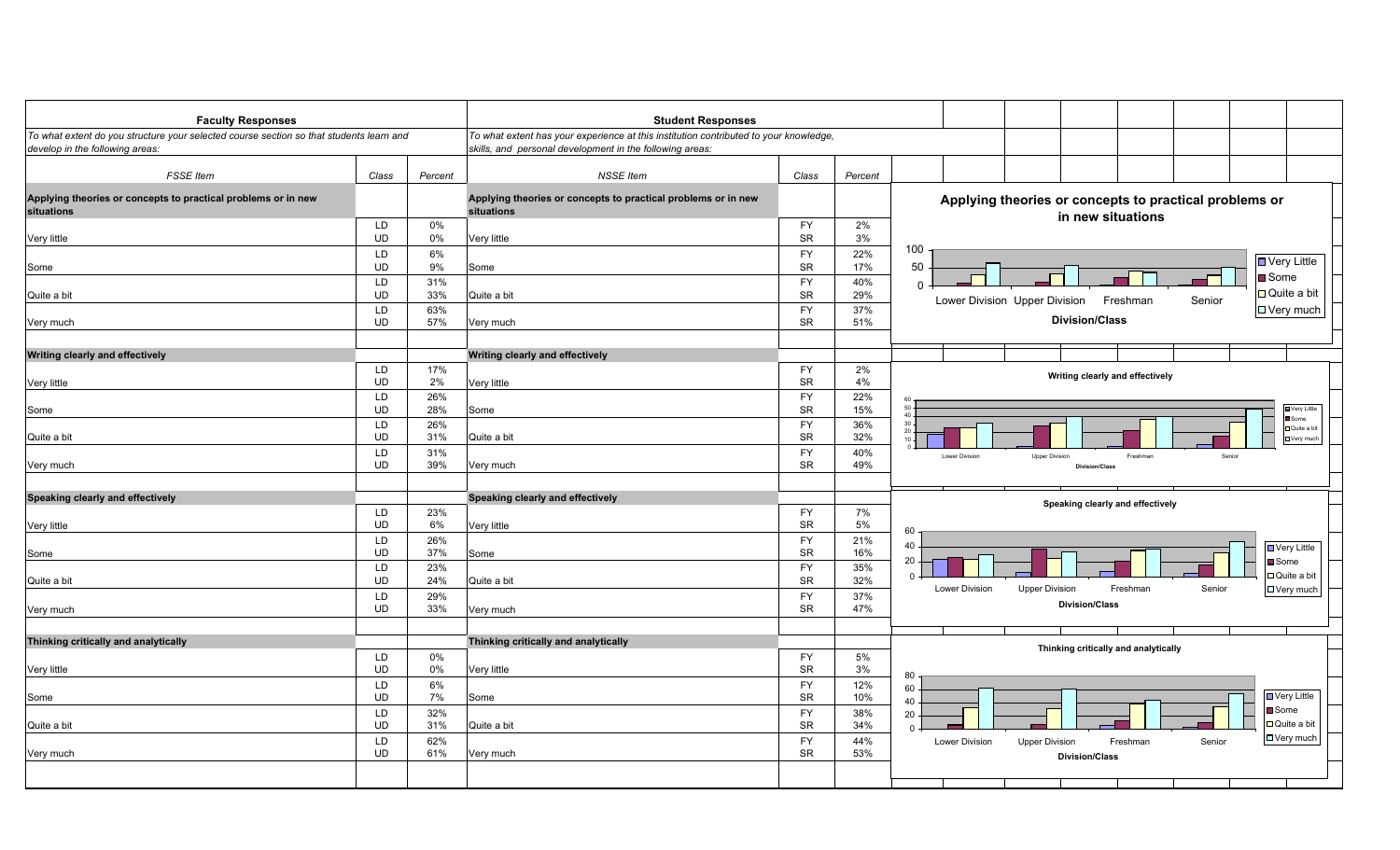| <b>Faculty Responses</b>                                                                                                   |                 |                                                                                                                                                   | <b>Student Responses</b>                   |                        |            |                |                                                            |        |                                |
|----------------------------------------------------------------------------------------------------------------------------|-----------------|---------------------------------------------------------------------------------------------------------------------------------------------------|--------------------------------------------|------------------------|------------|----------------|------------------------------------------------------------|--------|--------------------------------|
| To what extent do you structure your selected course section so that students learn and<br>develop in the following areas: |                 | To what extent has your experience at this institution contributed to your knowledge,<br>skills, and personal development in the following areas: |                                            |                        |            |                |                                                            |        |                                |
| <b>FSSE</b> Item                                                                                                           | Class           | Percent                                                                                                                                           | <b>NSSE Item</b>                           | Class                  | Percent    |                |                                                            |        |                                |
| Analyzing quantitative problems                                                                                            |                 |                                                                                                                                                   | Analyzing quantitative problems            |                        |            |                | Analyzing quantitative problems                            |        |                                |
|                                                                                                                            | LD              | 26%                                                                                                                                               |                                            | <b>FY</b>              | 4%         |                |                                                            |        |                                |
| Very little                                                                                                                | <b>UD</b>       | 28%                                                                                                                                               | Very little                                | <b>SR</b>              | 4%         | 60             |                                                            |        |                                |
|                                                                                                                            | LD<br><b>UD</b> | 23%<br>24%                                                                                                                                        | Some                                       | <b>FY</b><br><b>SR</b> | 24%<br>15% | 40             |                                                            |        | <b>D</b> Very Little           |
| Some                                                                                                                       | LD              | 23%                                                                                                                                               |                                            | <b>FY</b>              | 36%        | 20             |                                                            |        | ■Some                          |
| Quite a bit                                                                                                                | <b>UD</b>       | 28%                                                                                                                                               | Quite a bit                                | <b>SR</b>              | 28%        | $\Omega$       |                                                            |        | □ Quite a bit<br>□ Very much   |
|                                                                                                                            | LD              | 29%                                                                                                                                               |                                            | <b>FY</b>              | 36%        | Lower Division | <b>Upper Division</b><br>Freshman                          | Senior |                                |
| Very much                                                                                                                  | <b>UD</b>       | 20%                                                                                                                                               | Very much                                  | <b>SR</b>              | 53%        |                | <b>Division/Class</b>                                      |        |                                |
| Using computing and information technology                                                                                 |                 |                                                                                                                                                   | Using computing and information technology |                        |            |                |                                                            |        |                                |
|                                                                                                                            | LD              | 14%                                                                                                                                               |                                            | <b>FY</b>              | 6%         |                | Using computing and information technology                 |        |                                |
| Very little                                                                                                                | <b>UD</b>       | 7%                                                                                                                                                | Very little                                | <b>SR</b>              | 4%         | 60             |                                                            |        |                                |
|                                                                                                                            | LD              | 49%                                                                                                                                               |                                            | <b>FY</b>              | 15%        | 40             |                                                            |        |                                |
| Some                                                                                                                       | <b>UD</b>       | 37%                                                                                                                                               | Some                                       | <b>SR</b>              | 12%        | 20             |                                                            |        | ■ Very Little<br>■ Some        |
|                                                                                                                            | LD              | 23%                                                                                                                                               |                                            | <b>FY</b>              | 34%        | $\Omega$       |                                                            |        | □ Quite a bit                  |
| Quite a bit                                                                                                                | <b>UD</b>       | 28%                                                                                                                                               | Quite a bit                                | <b>SR</b>              | 31%        | Lower Division | <b>Upper Division</b><br>Freshman                          | Senior | $\Box$ Very much               |
| Very much                                                                                                                  | LD<br>UD        | 14%<br>28%                                                                                                                                        | Very much                                  | <b>FY</b><br><b>SR</b> | 45%<br>54% |                | <b>Division/Class</b>                                      |        |                                |
|                                                                                                                            |                 |                                                                                                                                                   |                                            |                        |            |                |                                                            |        |                                |
| Working effectively with others                                                                                            |                 |                                                                                                                                                   | Working effectively with others            |                        |            |                |                                                            |        |                                |
|                                                                                                                            | <b>LD</b>       | 11%                                                                                                                                               |                                            | <b>FY</b>              | 7%         |                | Working effectively with others                            |        |                                |
| Very little                                                                                                                | <b>UD</b>       | 2%                                                                                                                                                | Very little                                | <b>SR</b>              | 3%         | 60             |                                                            |        |                                |
|                                                                                                                            | LD              | 31%                                                                                                                                               |                                            | <b>FY</b>              | 21%        | 40             |                                                            |        | ■ Very Little                  |
| Some                                                                                                                       | <b>UD</b>       | 17%                                                                                                                                               | Some                                       | <b>SR</b>              | 18%        | 20             |                                                            |        | <b>■</b> Some                  |
| Quite a bit                                                                                                                | LD<br><b>UD</b> | 34%<br>35%                                                                                                                                        | Quite a bit                                | <b>FY</b><br><b>SR</b> | 37%<br>27% | $\Omega$       |                                                            |        | $\Box$ Quite a bit             |
|                                                                                                                            | LD              | 23%                                                                                                                                               |                                            | <b>FY</b>              | 35%        | Lower Division | <b>Upper Division</b><br>Freshman                          | Senior | □ Very much                    |
| Very much                                                                                                                  | <b>UD</b>       | 46%                                                                                                                                               | Very much                                  | <b>SR</b>              | 52%        |                | <b>Division/Class</b>                                      |        |                                |
|                                                                                                                            |                 |                                                                                                                                                   |                                            |                        |            |                |                                                            |        |                                |
| Learning effectively on their own                                                                                          |                 |                                                                                                                                                   | Learning effectively on your own           |                        |            |                |                                                            |        |                                |
|                                                                                                                            | <b>LD</b>       | 0%                                                                                                                                                |                                            | <b>FY</b>              | 9%         |                | Learning effectively on your own                           |        |                                |
| Very little                                                                                                                | UD              | 0%                                                                                                                                                | Very little                                | <b>SR</b>              | 7%         | 60             |                                                            |        |                                |
|                                                                                                                            | LD<br><b>UD</b> | 3%<br>13%                                                                                                                                         |                                            | <b>FY</b><br><b>SR</b> | 20%<br>23% | 40             |                                                            |        | <b>U</b> Very Little           |
| Some                                                                                                                       | <b>LD</b>       | 41%                                                                                                                                               | Some                                       | <b>FY</b>              |            |                |                                                            |        | <b>■</b> Some<br>□ Quite a bit |
| Quite a bit                                                                                                                | UD              | 45%                                                                                                                                               | Quite a bit                                | <b>SR</b>              | 39%<br>34% | 20             |                                                            |        | □ Very much                    |
|                                                                                                                            | LD              | 56%                                                                                                                                               |                                            | <b>FY</b>              | 33%        |                |                                                            |        |                                |
| Very much                                                                                                                  | UD              | 42%                                                                                                                                               | Very much                                  | <b>SR</b>              | 36%        | Lower Division | <b>Upper Division</b><br>Freshman<br><b>Division/Class</b> | Senior |                                |
|                                                                                                                            |                 |                                                                                                                                                   |                                            |                        |            |                |                                                            |        |                                |
|                                                                                                                            |                 |                                                                                                                                                   |                                            |                        |            |                |                                                            |        |                                |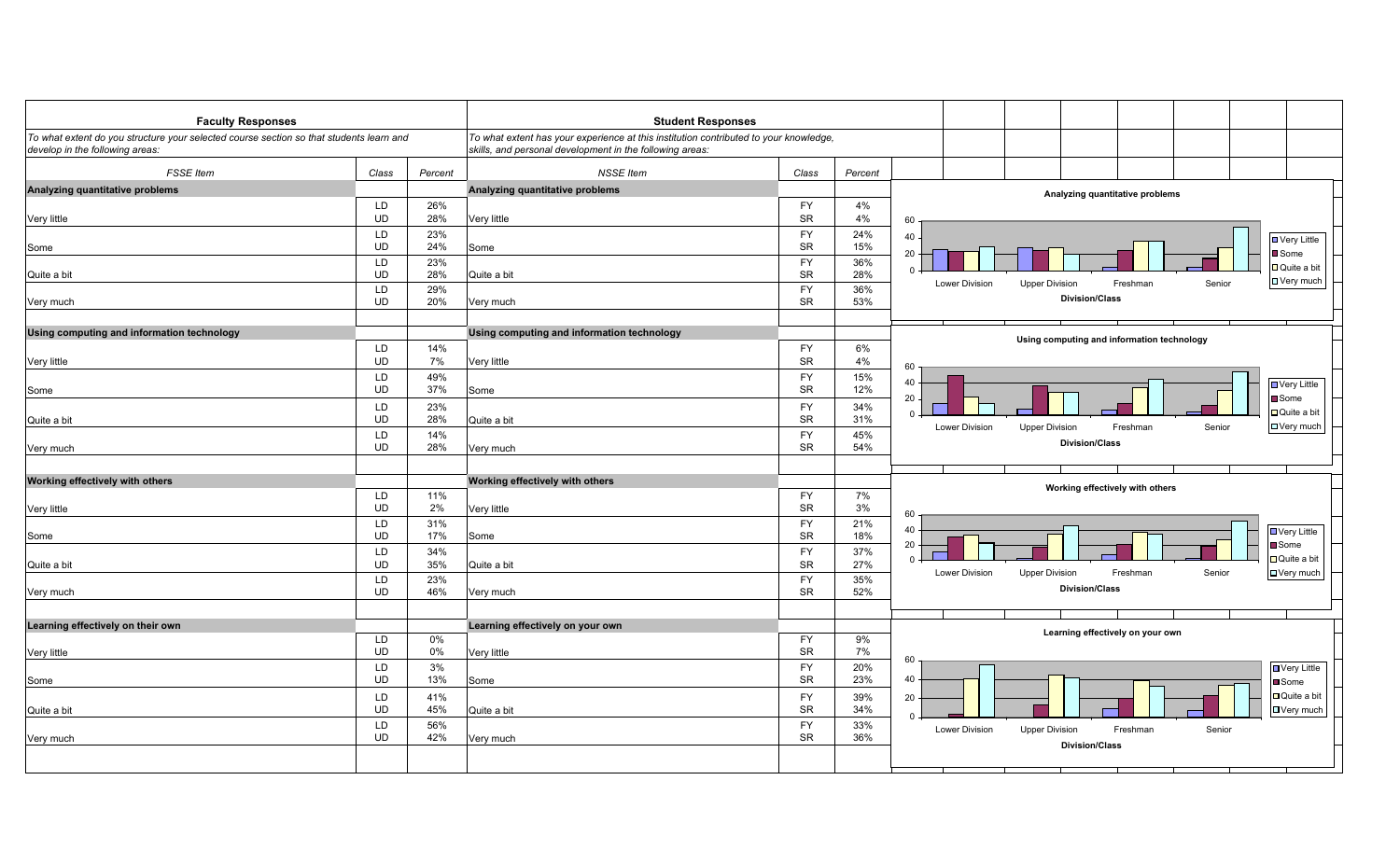| <b>Faculty Responses</b>                                                                                                  |                 |            | <b>Student Responses</b>                                                                                                                          |                        |            |                                                                              |  |  |
|---------------------------------------------------------------------------------------------------------------------------|-----------------|------------|---------------------------------------------------------------------------------------------------------------------------------------------------|------------------------|------------|------------------------------------------------------------------------------|--|--|
| To what extent do you structure your selected course section so that students earn and<br>develop in the following areas: |                 |            | To what extent has your experience at this institution contributed to your knowledge,<br>skills, and personal development in the following areas: |                        |            |                                                                              |  |  |
| <b>FSSE</b> Item                                                                                                          | Class           | Percent    | <b>NSSE</b> Item                                                                                                                                  | Class                  | Percent    |                                                                              |  |  |
| <b>Understanding themselves</b>                                                                                           |                 |            | <b>Understanding yourself</b>                                                                                                                     |                        |            | <b>Understanding themselves</b>                                              |  |  |
|                                                                                                                           | LD              | 15%        |                                                                                                                                                   | <b>FY</b>              | 12%        |                                                                              |  |  |
| Very little                                                                                                               | UD              | 19%        | Very little                                                                                                                                       | <b>SR</b>              | 7%         | 50                                                                           |  |  |
|                                                                                                                           | LD              | 21%        |                                                                                                                                                   | <b>FY</b>              | 29%        | 40<br><b>D</b> Very Little<br>$30 -$<br>Some                                 |  |  |
| Some                                                                                                                      | <b>UD</b><br>LD | 20%<br>21% | Some                                                                                                                                              | <b>SR</b><br><b>FY</b> | 27%        | 20<br>Quite a bit                                                            |  |  |
| Quite a bit                                                                                                               | <b>UD</b>       | 30%        | Quite a bit                                                                                                                                       | <b>SR</b>              | 26%<br>30% | $10 -$<br><b>DVery much</b>                                                  |  |  |
|                                                                                                                           | LD              | 42%        |                                                                                                                                                   | <b>FY</b>              | 33%        | <b>Upper Division</b><br>Lower Division<br>Freshman<br>Senior                |  |  |
| Very much                                                                                                                 | <b>UD</b>       | 31%        | Very much                                                                                                                                         | <b>SR</b>              | 35%        | <b>Division/Class</b>                                                        |  |  |
|                                                                                                                           |                 |            |                                                                                                                                                   |                        |            |                                                                              |  |  |
| Understanding people of other racial and ethnic backgrounds                                                               |                 |            | Understanding people of other racial and ethnic backgrounds                                                                                       |                        |            | Understanding people of other racial and ethnic backgrounds                  |  |  |
|                                                                                                                           | LD              | 18%        |                                                                                                                                                   | <b>FY</b>              | 13%        |                                                                              |  |  |
| Very little                                                                                                               | <b>UD</b>       | 20%        | Very little                                                                                                                                       | <b>SR</b>              | 16%        | 40                                                                           |  |  |
|                                                                                                                           | LD              | 27%        |                                                                                                                                                   | <b>FY</b>              | 37%        | 30<br>■ Very Little                                                          |  |  |
| Some                                                                                                                      | <b>UD</b>       | 35%        | Some                                                                                                                                              | <b>SR</b>              | 30%        | 20<br>Some<br>10                                                             |  |  |
|                                                                                                                           | LD              | 18%        |                                                                                                                                                   | <b>FY</b>              | 26%        | $\Box$ Quite a bit<br>$\Omega$                                               |  |  |
| Quite a bit                                                                                                               | <b>UD</b>       | 26%        | Quite a bit                                                                                                                                       | <b>SR</b>              | 22%        | □ Very much<br>Lower Division<br><b>Upper Division</b><br>Freshman<br>Senior |  |  |
| Very much                                                                                                                 | LD<br><b>UD</b> | 36%<br>19% | Very much                                                                                                                                         | <b>FY</b><br><b>SR</b> | 24%<br>31% | <b>Division/Class</b>                                                        |  |  |
|                                                                                                                           |                 |            |                                                                                                                                                   |                        |            |                                                                              |  |  |
| Solving complex real-world problems                                                                                       |                 |            | Solving complex real-world problems                                                                                                               |                        |            |                                                                              |  |  |
|                                                                                                                           | LD              | 0%         |                                                                                                                                                   | <b>FY</b>              | 11%        | Solving complex real-world problems                                          |  |  |
| Very little                                                                                                               | <b>UD</b>       | 9%         | Very little                                                                                                                                       | <b>SR</b>              | 8%         |                                                                              |  |  |
|                                                                                                                           | LD              | 24%        |                                                                                                                                                   | <b>FY</b>              | 35%        | 50                                                                           |  |  |
| Some                                                                                                                      | <b>UD</b>       | 22%        | Some                                                                                                                                              | <b>SR</b>              | 24%        | D Very Little                                                                |  |  |
|                                                                                                                           | LD              | 42%        |                                                                                                                                                   | <b>FY</b>              | 31%        | <b>■</b> Some<br>$\Omega$                                                    |  |  |
| Quite a bit                                                                                                               | <b>UD</b>       | 28%        | Quite a bit                                                                                                                                       | <b>SR</b>              | 34%        | $\Box$ Quite a bit<br>Lower Division Upper Division<br>Freshman<br>Senior    |  |  |
| Very much                                                                                                                 | LD<br><b>UD</b> | 33%<br>41% | Very much                                                                                                                                         | <b>FY</b><br><b>SR</b> | 23%<br>34% | $\Box$ Very much<br><b>Division/Class</b>                                    |  |  |
|                                                                                                                           |                 |            |                                                                                                                                                   |                        |            |                                                                              |  |  |
| Developing a personal code of values and ethics                                                                           |                 |            | Developing a personal code of values and ethics                                                                                                   |                        |            |                                                                              |  |  |
|                                                                                                                           | <b>LD</b>       | 12%        |                                                                                                                                                   | <b>FY</b>              | 16%        | Developing a personal code of values and ethics                              |  |  |
| Very little                                                                                                               | <b>UD</b>       | 9%         | Very little                                                                                                                                       | <b>SR</b>              | 14%        |                                                                              |  |  |
|                                                                                                                           | LD              | 30%        |                                                                                                                                                   | <b>FY</b>              | 32%        | 40                                                                           |  |  |
| Some                                                                                                                      | <b>UD</b>       | 24%        | Some                                                                                                                                              | <b>SR</b>              | 24%        | 30<br>D Very Little                                                          |  |  |
|                                                                                                                           | LD              | 27%        |                                                                                                                                                   | <b>FY</b>              | 27%        | $20\,$<br><b>■</b> Some<br>10                                                |  |  |
| Quite a bit                                                                                                               | <b>UD</b>       | 31%        | Quite a bit                                                                                                                                       | <b>SR</b>              | 27%        | $\Box$ Quite a bit                                                           |  |  |
|                                                                                                                           | LD              | 30%        |                                                                                                                                                   | <b>FY</b>              | 26%        | Lower Division Upper Division<br>Freshman<br>Senior<br>□ Very much           |  |  |
| Very much                                                                                                                 | <b>UD</b>       | 35%        | Very much                                                                                                                                         | <b>SR</b>              | 35%        | <b>Division/Class</b>                                                        |  |  |
|                                                                                                                           |                 |            |                                                                                                                                                   |                        |            |                                                                              |  |  |
|                                                                                                                           |                 |            |                                                                                                                                                   |                        |            |                                                                              |  |  |